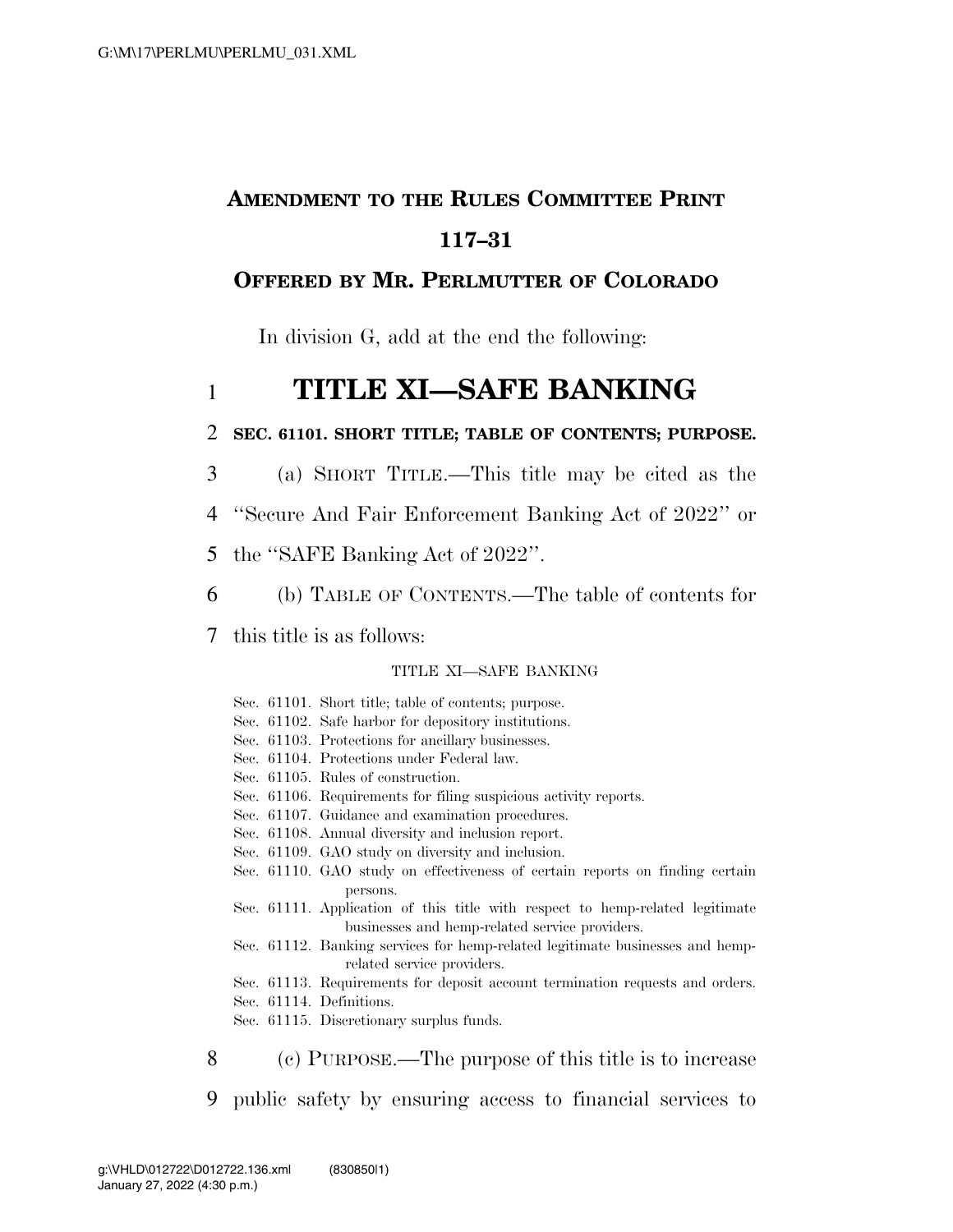cannabis-related legitimate businesses and service pro- viders and reducing the amount of cash at such busi-nesses.

## **SEC. 61102. SAFE HARBOR FOR DEPOSITORY INSTITUTIONS.**

 (a) IN GENERAL.—A Federal banking regulator may not—

 (1) terminate or limit the deposit insur- ance or share insurance of a depository institu- tion under the Federal Deposit Insurance Act (12 U.S.C. 1811 et seq.), the Federal Credit Union Act (12 U.S.C. 1751 et seq.), or take any other adverse action against a depository institution under section 8 of the Federal De- posit Insurance Act (12 U.S.C. 1818) solely be- cause the depository institution provides or has provided financial services to a cannabis-related legitimate business or service provider;

 (2) prohibit, penalize, or otherwise discour- age a depository institution from providing fi- nancial services to a cannabis-related legitimate business or service provider or to a State, polit- ical subdivision of a State, or Indian Tribe that exercises jurisdiction over cannabis-related le-gitimate businesses;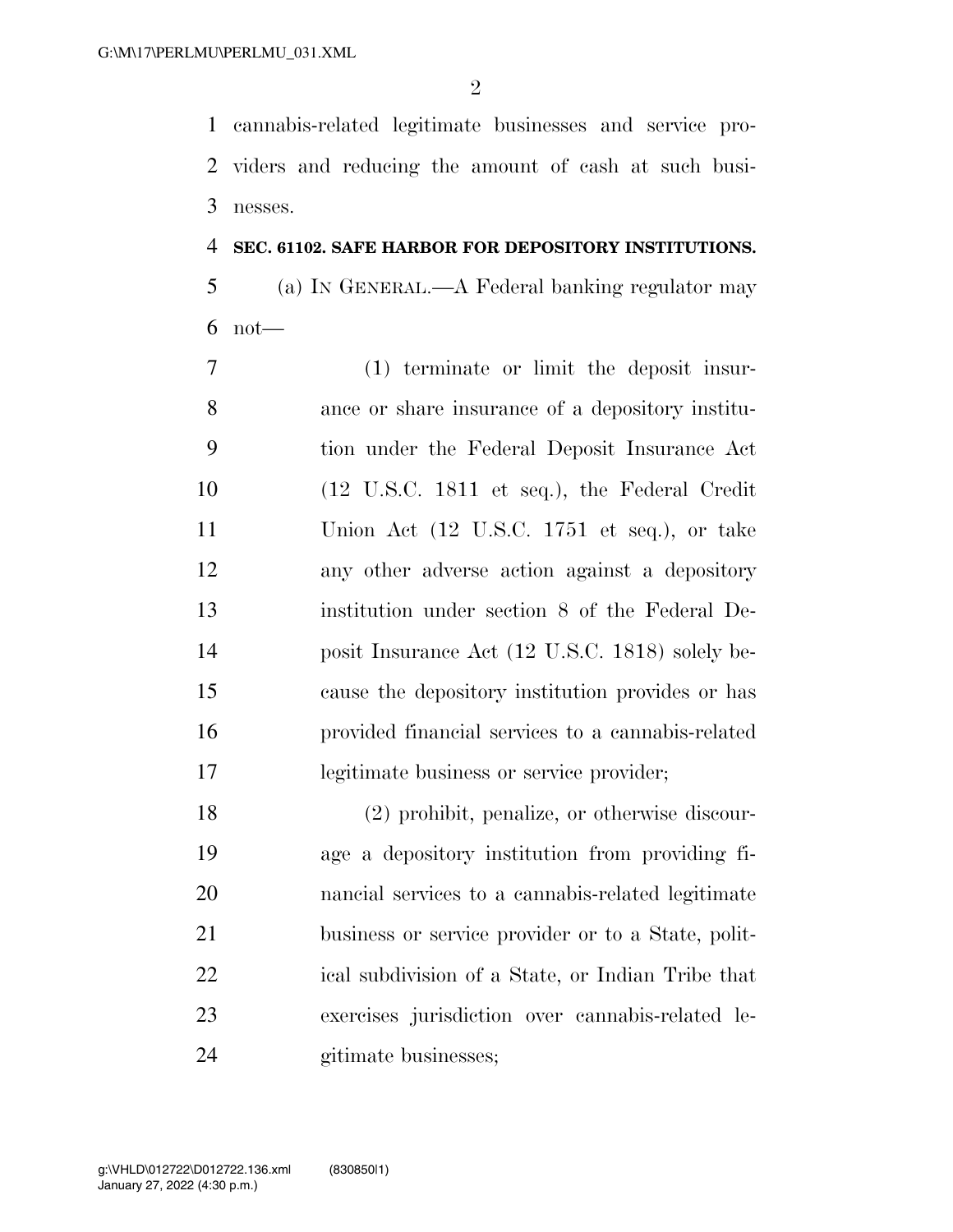| $\mathbf{1}$   | (3) recommend, incentivize, or encourage a          |
|----------------|-----------------------------------------------------|
| $\overline{2}$ | depository institution not to offer financial serv- |
| 3              | ices to an account holder, or to downgrade or       |
| $\overline{4}$ | cancel the financial services offered to an ac-     |
| 5              | count holder solely because—                        |
| 6              | $(A)$ the account holder is a cannabis-             |
| 7              | related legitimate business or service pro-         |
| 8              | vider, or is an employee, owner, or oper-           |
| 9              | ator of a cannabis-related legitimate busi-         |
| 10             | ness or service provider;                           |
| 11             | (B) the account holder later becomes                |
| 12             | an employee, owner, or operator of a can-           |
| 13             | nabis-related legitimate business or service        |
| 14             | provider; or                                        |
| 15             | (C) the depository institution was not              |
| 16             | aware that the account holder is an em-             |
| 17             | ployee, owner, or operator of a cannabis-re-        |
| 18             | lated legitimate business or service pro-           |
| 19             | vider;                                              |
| 20             | (4) take any adverse or corrective super-           |
| 21             | visory action on a loan made to-                    |
| 22             | (A) a cannabis-related legitimate busi-             |
| 23             | ness or service provider, solely because the        |
| 24             | business is a cannabis-related legitimate           |
| 25             | business or service provider;                       |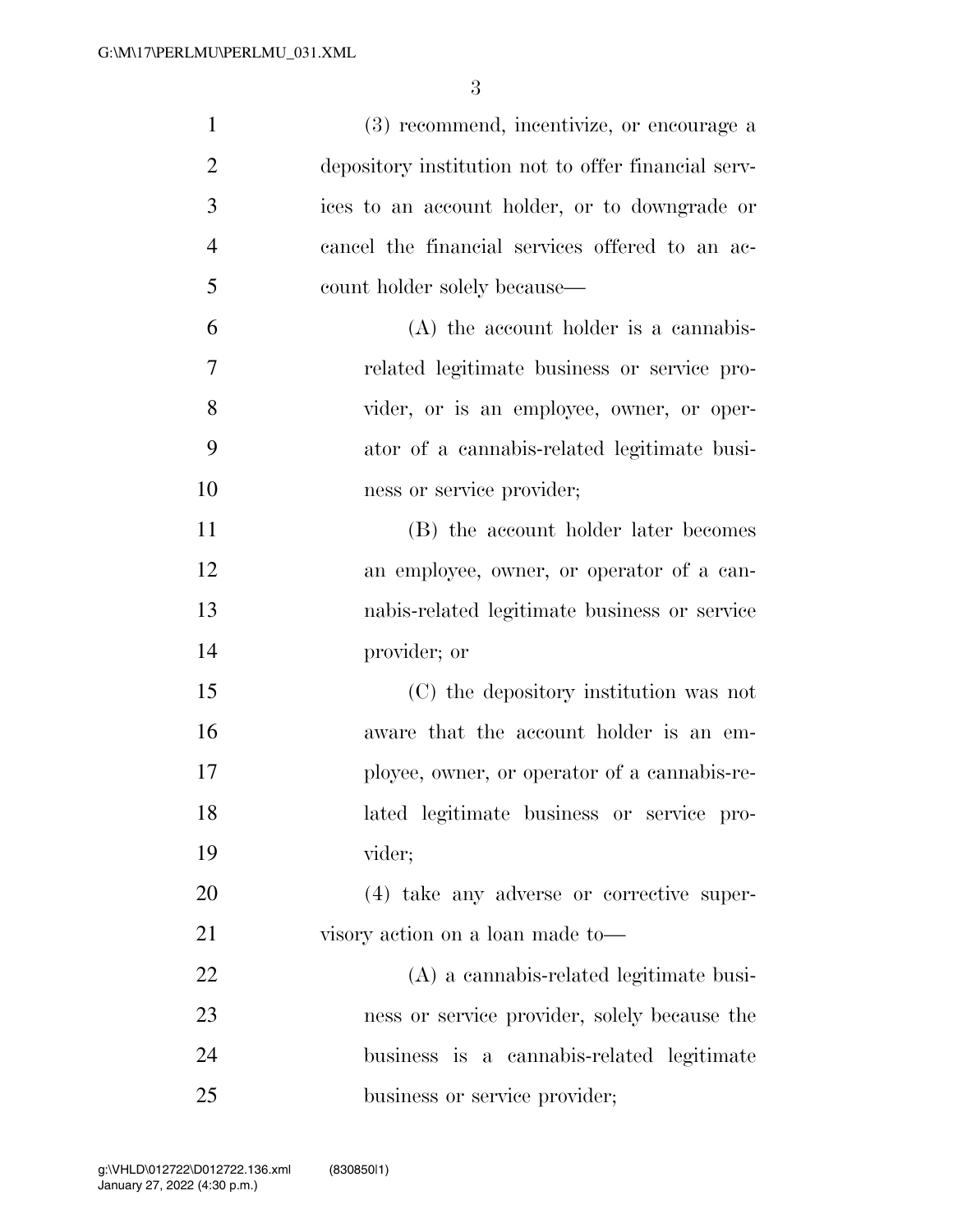| $\mathbf{1}$   | (B) an employee, owner, or operator                |
|----------------|----------------------------------------------------|
| $\overline{2}$ | of a cannabis-related legitimate business or       |
| 3              | service provider, solely because the em-           |
| $\overline{4}$ | ployee, owner, or operator is employed by,         |
| 5              | owns, or operates a cannabis-related legiti-       |
| 6              | mate business or service provider, as appli-       |
| 7              | cable; or                                          |
| 8              | (C) an owner or operator of real es-               |
| 9              | tate or equipment that is leased to a can-         |
| 10             | nabis-related legitimate business or service       |
| 11             | provider, solely because the owner or oper-        |
| 12             | ator of the real estate or equipment leased        |
| 13             | the equipment or real estate to a cannabis-        |
| 14             | related legitimate business or service pro-        |
| 15             | vider, as applicable; or                           |
| 16             | (5) prohibit or penalize a depository insti-       |
| 17             | tution (or entity performing a financial service)  |
| 18             | for or in association with a depository institu-   |
| 19             | tion) for, or otherwise discourage a depository    |
| 20             | institution (or entity performing a financial      |
| 21             | service for or in association with a depository    |
| 22             | institution) from, engaging in a financial service |
| 23             | for a cannabis-related legitimate business or      |
| 24             | service provider.                                  |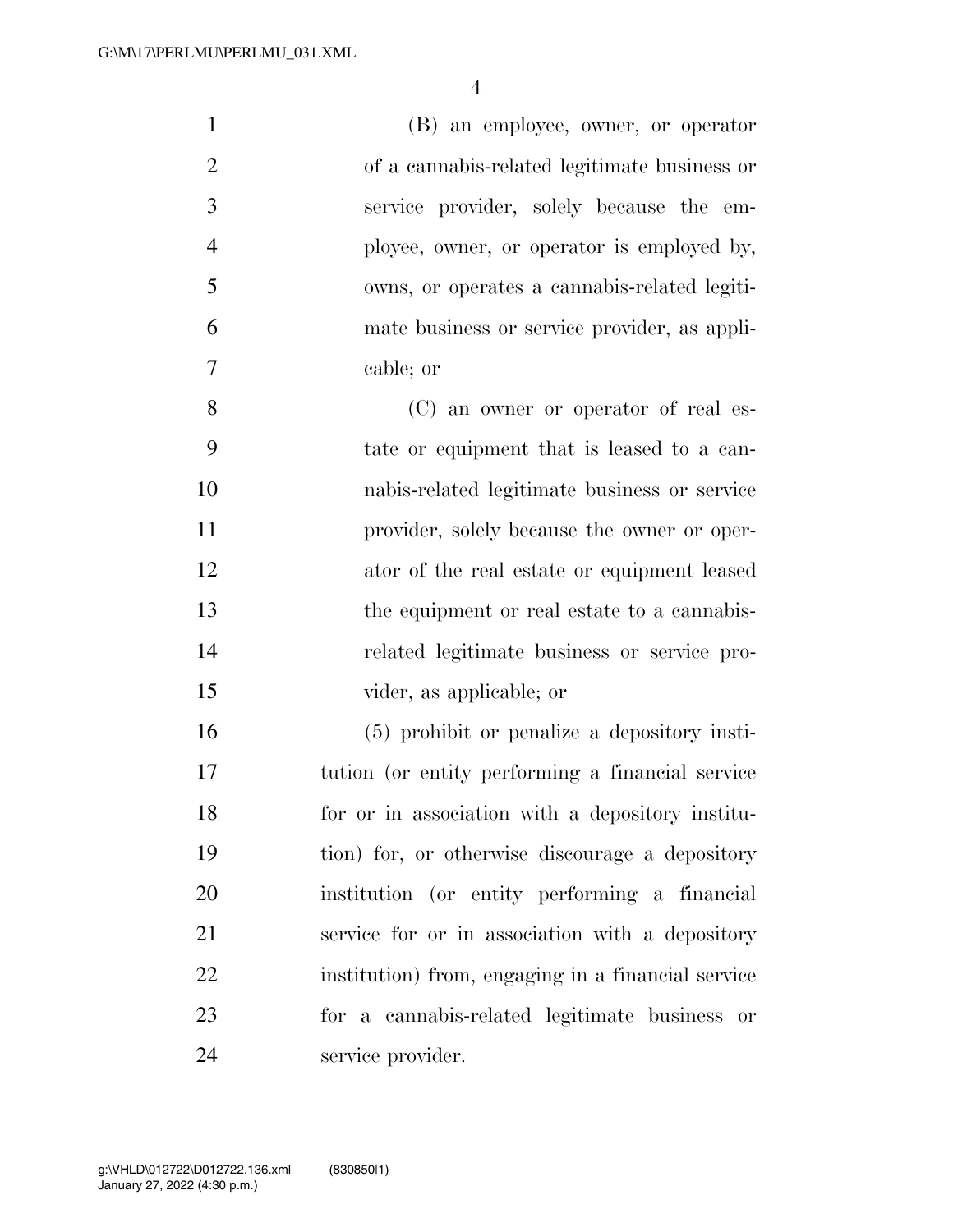(b) SAFE HARBOR APPLICABLE TO DE NOVO INSTI- TUTIONS.—Subsection (a) shall apply to an institution ap- plying for a depository institution charter to the same ex-tent as such subsection applies to a depository institution.

#### **SEC. 61103. PROTECTIONS FOR ANCILLARY BUSINESSES.**

 For the purposes of sections 1956 and 1957 of title 18, United States Code, and all other provisions of Fed- eral law, the proceeds from a transaction involving activi- ties of a cannabis-related legitimate business or service provider shall not be considered proceeds from an unlawful activity solely because—

- (1) the transaction involves proceeds from a cannabis-related legitimate business or service pro-vider; or
- (2) the transaction involves proceeds from— (A) cannabis-related activities described in section 61114(4)(B) conducted by a cannabis-related legitimate business; or
- (B) activities described in section 61114(13)(A) conducted by a service provider.

#### **SEC. 61104. PROTECTIONS UNDER FEDERAL LAW.**

 (a) IN GENERAL.—With respect to providing a finan- cial service to a cannabis-related legitimate business (where such cannabis-related legitimate business operates within a State, political subdivision of a State, or Indian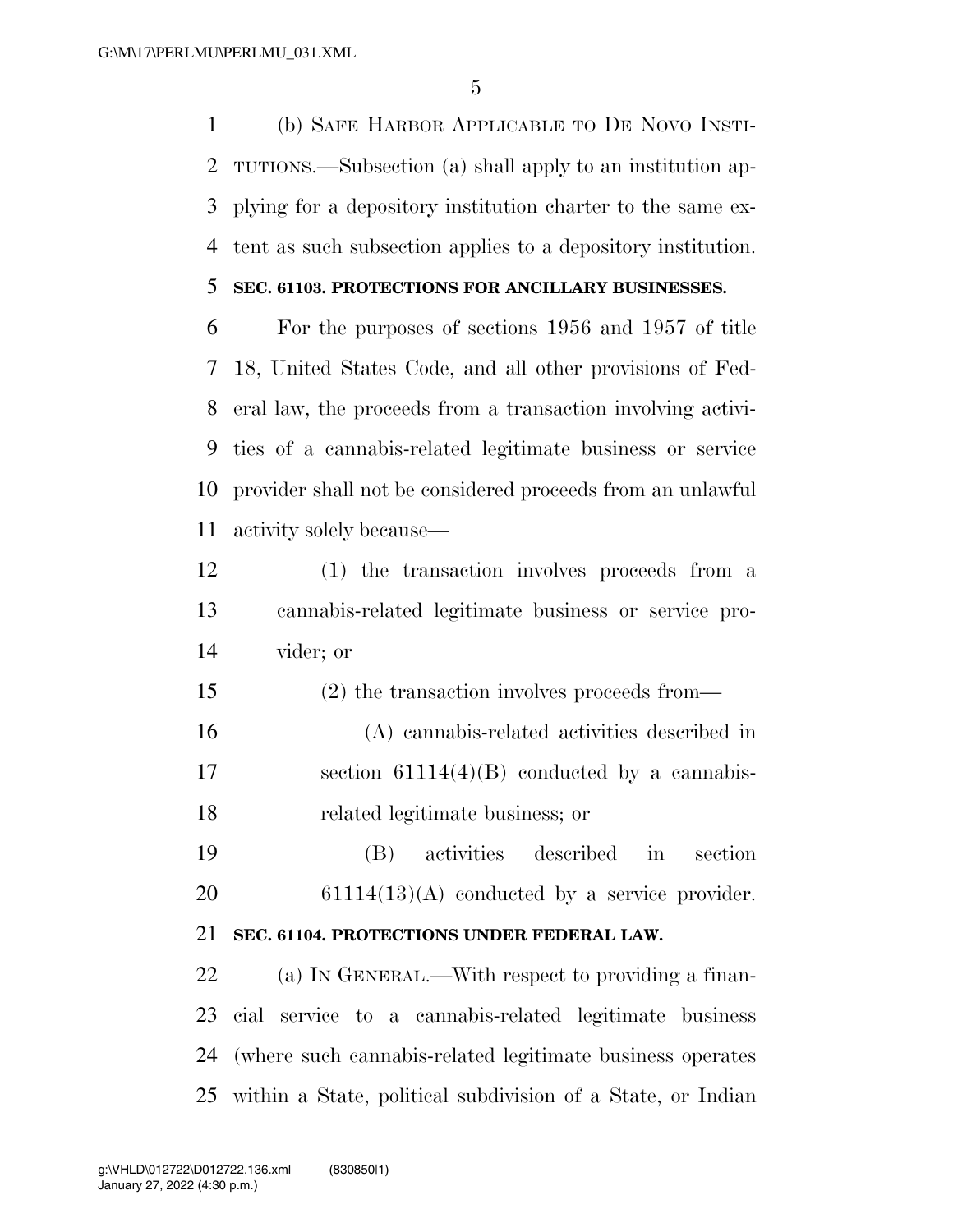country that allows the cultivation, production, manufac- ture, sale, transportation, display, dispensing, distribution, or purchase of cannabis pursuant to a law or regulation of such State, political subdivision, or Indian Tribe that has jurisdiction over the Indian country, as applicable) or a service provider (wherever located), a depository institu- tion, entity performing a financial service for or in associa- tion with a depository institution, or insurer that provides a financial service to a cannabis-related legitimate busi- ness or service provider, and the officers, directors, and employees of that depository institution, entity, or insurer may not be held liable pursuant to any Federal law or regulation—

 (1) solely for providing such a financial service; or

 (2) for further investing any income derived from such a financial service.

 (b) PROTECTIONS FOR FEDERAL RESERVE BANKS AND FEDERAL HOME LOAN BANKS.—With respect to providing a service to a depository institution that pro- vides a financial service to a cannabis-related legitimate business (where such cannabis-related legitimate business operates within a State, political subdivision of a State, or Indian country that allows the cultivation, production, manufacture, sale, transportation, display, dispensing, dis-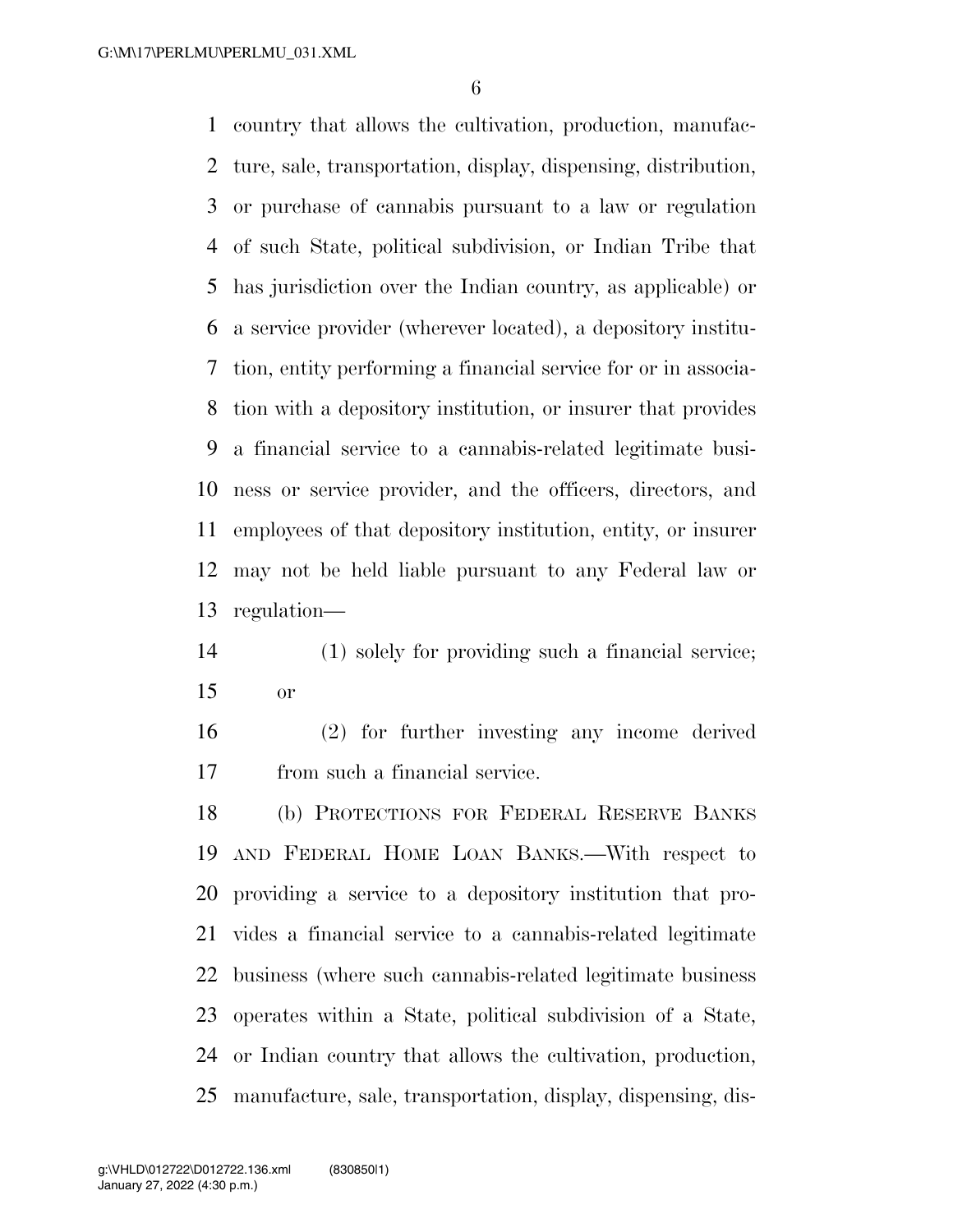tribution, or purchase of cannabis pursuant to a law or regulation of such State, political subdivision, or Indian Tribe that has jurisdiction over the Indian country, as ap- plicable) or service provider (wherever located), a Federal reserve bank or Federal Home Loan Bank, and the offi- cers, directors, and employees of the Federal reserve bank or Federal Home Loan Bank, may not be held liable pur-suant to any Federal law or regulation—

(1) solely for providing such a service; or

 (2) for further investing any income derived from such a service.

 (c) PROTECTIONS FOR INSURERS.—With respect to engaging in the business of insurance within a State, polit- ical subdivision of a State, or Indian country that allows the cultivation, production, manufacture, sale, transpor- tation, display, dispensing, distribution, or purchase of cannabis pursuant to a law or regulation of such State, political subdivision, or Indian Tribe that has jurisdiction over the Indian country, as applicable, an insurer that en- gages in the business of insurance with a cannabis-related legitimate business or service provider or who otherwise engages with a person in a transaction permissible under State law related to cannabis, and the officers, directors, and employees of that insurer may not be held liable pur-suant to any Federal law or regulation—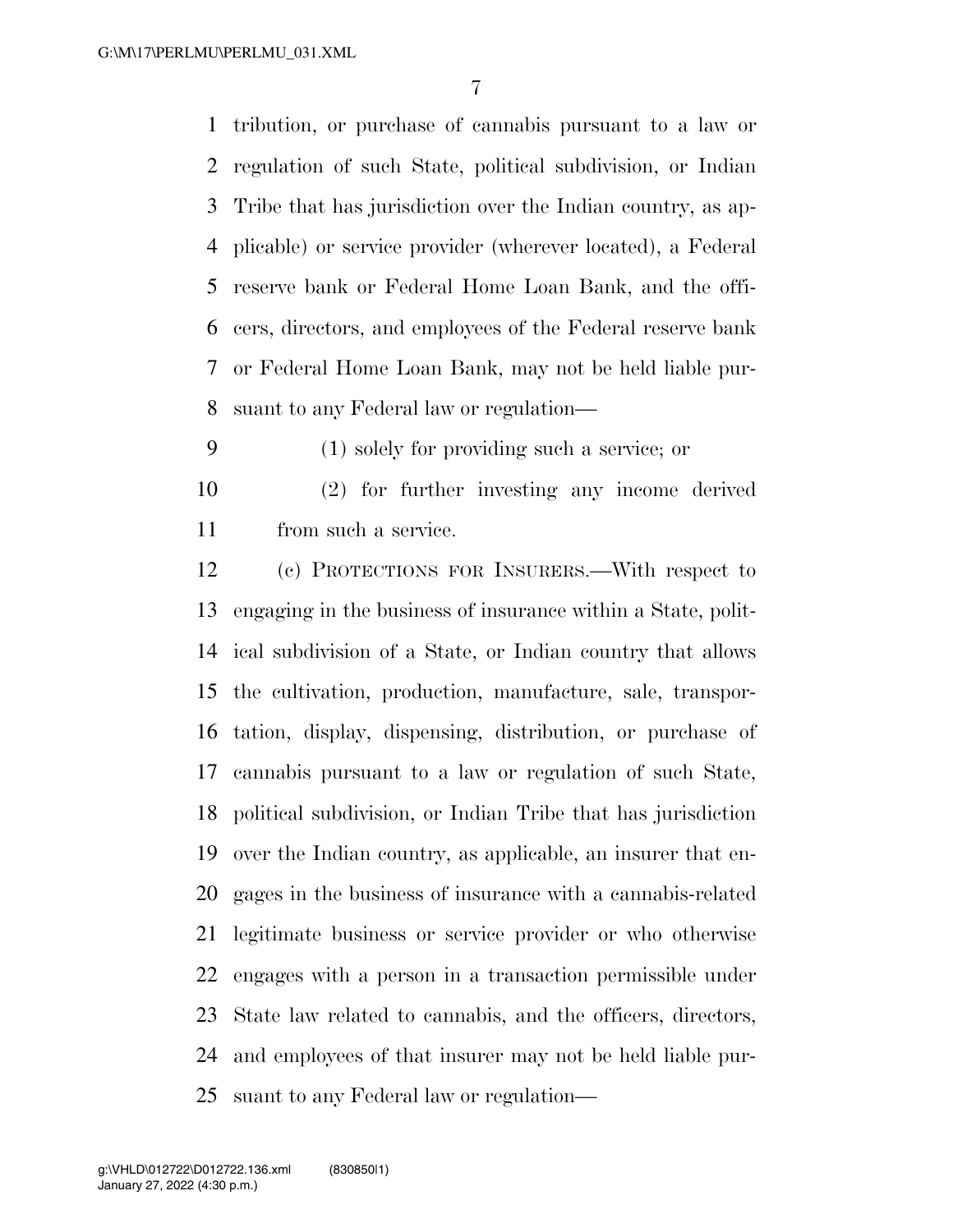(1) solely for engaging in the business of insur-ance; or

 (2) for further investing any income derived from the business of insurance.

(d) FORFEITURE.—

 (1) DEPOSITORY INSTITUTIONS.—A depository institution that has a legal interest in the collateral for a loan or another financial service provided to an owner, employee, or operator of a cannabis-related legitimate business or service provider, or to an owner or operator of real estate or equipment that is leased or sold to a cannabis-related legitimate business or service provider, shall not be subject to criminal, civil, or administrative forfeiture of that legal interest pursuant to any Federal law for pro-viding such loan or other financial service.

 (2) FEDERAL RESERVE BANKS AND FEDERAL HOME LOAN BANKS.—A Federal reserve bank or Federal Home Loan Bank that has a legal interest in the collateral for a loan or another financial serv- ice provided to a depository institution that provides a financial service to a cannabis-related legitimate business or service provider, or to an owner or oper- ator of real estate or equipment that is leased or sold to a cannabis-related legitimate business or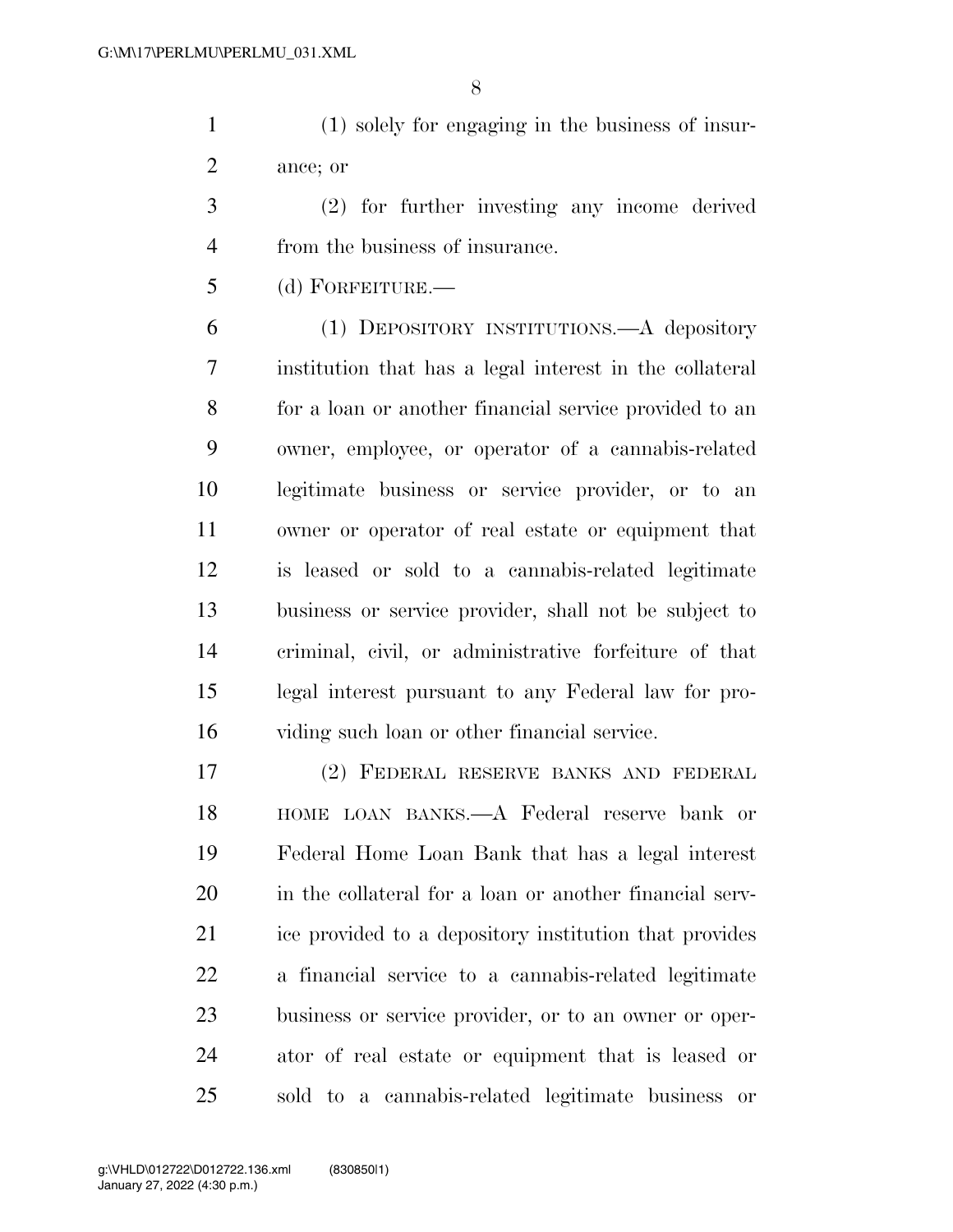service provider, shall not be subject to criminal, civil, or administrative forfeiture of that legal inter- est pursuant to any Federal law for providing such loan or other financial service.

#### **SEC. 61105. RULES OF CONSTRUCTION.**

 (a) NO REQUIREMENT TO PROVIDE FINANCIAL SERVICES.—Nothing in this title shall require a depository institution, entity performing a financial service for or in association with a depository institution, or insurer to pro- vide financial services to a cannabis-related legitimate business, service provider, or any other business.

 (b) GENERAL EXAMINATION, SUPERVISORY, AND ENFORCEMENT AUTHORITY.—Nothing in this title may be construed in any way as limiting or otherwise restrict- ing the general examination, supervisory, and enforcement authority of the Federal banking regulators, provided that the basis for any supervisory or enforcement action is not the provision of financial services to a cannabis-related le-gitimate business or service provider.

 (c) BUSINESS OF INSURANCE.—Nothing in this title shall interfere with the regulation of the business of insur- ance in accordance with the Act of March 9, 1945 (59 Stat. 33, chapter 20; 15 U.S.C. 1011 et seq.) (commonly known as the ''McCarran-Ferguson Act'') and the Dodd-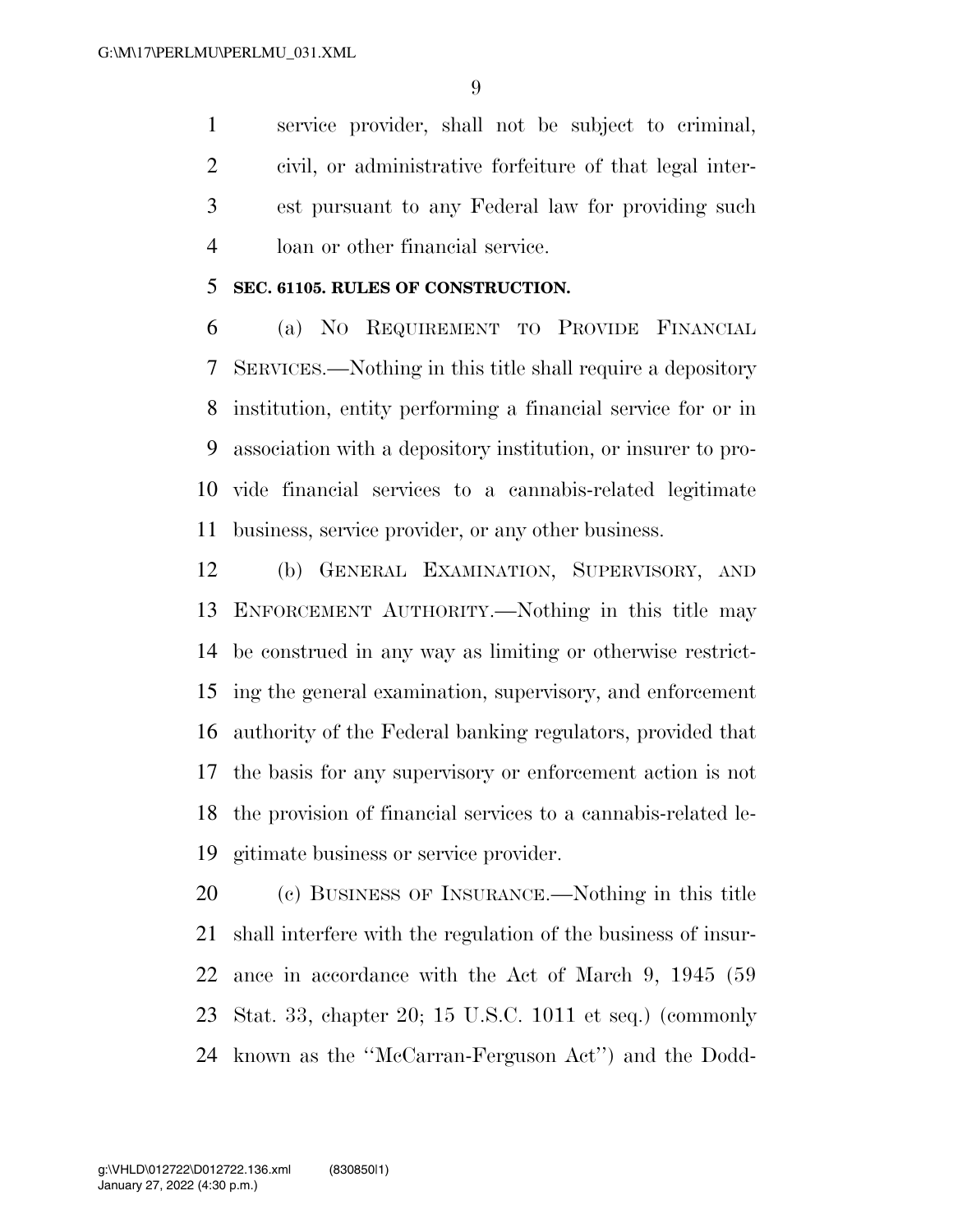| 1              | Frank Wall Street Reform and Consumer Protection Act  |
|----------------|-------------------------------------------------------|
| $\overline{2}$ | $(12 \text{ U.S.C. } 5301 \text{ et seq.}).$          |
| 3              | SEC. 61106. REQUIREMENTS FOR FILING SUSPICIOUS AC-    |
| $\overline{4}$ | <b>TIVITY REPORTS.</b>                                |
| 5              | Section $5318(g)$ of title 31, United States Code, is |
| 6              | amended by adding at the end the following:           |
| 7              | "(5) REQUIREMENTS FOR CANNABIS-RELATED                |
| 8              | LEGITIMATE BUSINESSES.-                               |
| 9              | "(A) IN GENERAL.—With respect to a fi-                |
| 10             | nancial institution or any director, officer, em-     |
| 11             | ployee, or agent of a financial institution that      |
| 12             | reports a suspicious transaction pursuant to          |
| 13             | this subsection, if the reason for the report re-     |
| 14             | lates to a cannabis-related legitimate business       |
| 15             | or service provider, the report shall comply with     |
| 16             | appropriate guidance issued by the Financial          |
| 17             | Crimes Enforcement Network. Not later than            |
| 18             | the end of the 180-day period beginning on the        |
| 19             | date of enactment of this paragraph, the Sec-         |
| 20             | retary shall update the February 14, 2014,            |
| 21             | guidance titled 'BSA Expectations Regarding           |
| 22             | Marijuana-Related Businesses' (FIN-2014-              |
| 23             | G001) to ensure that the guidance is consistent       |
| 24             | with the purpose and intent of the SAFE               |
| 25             | Banking Act of 2022 and does not significantly        |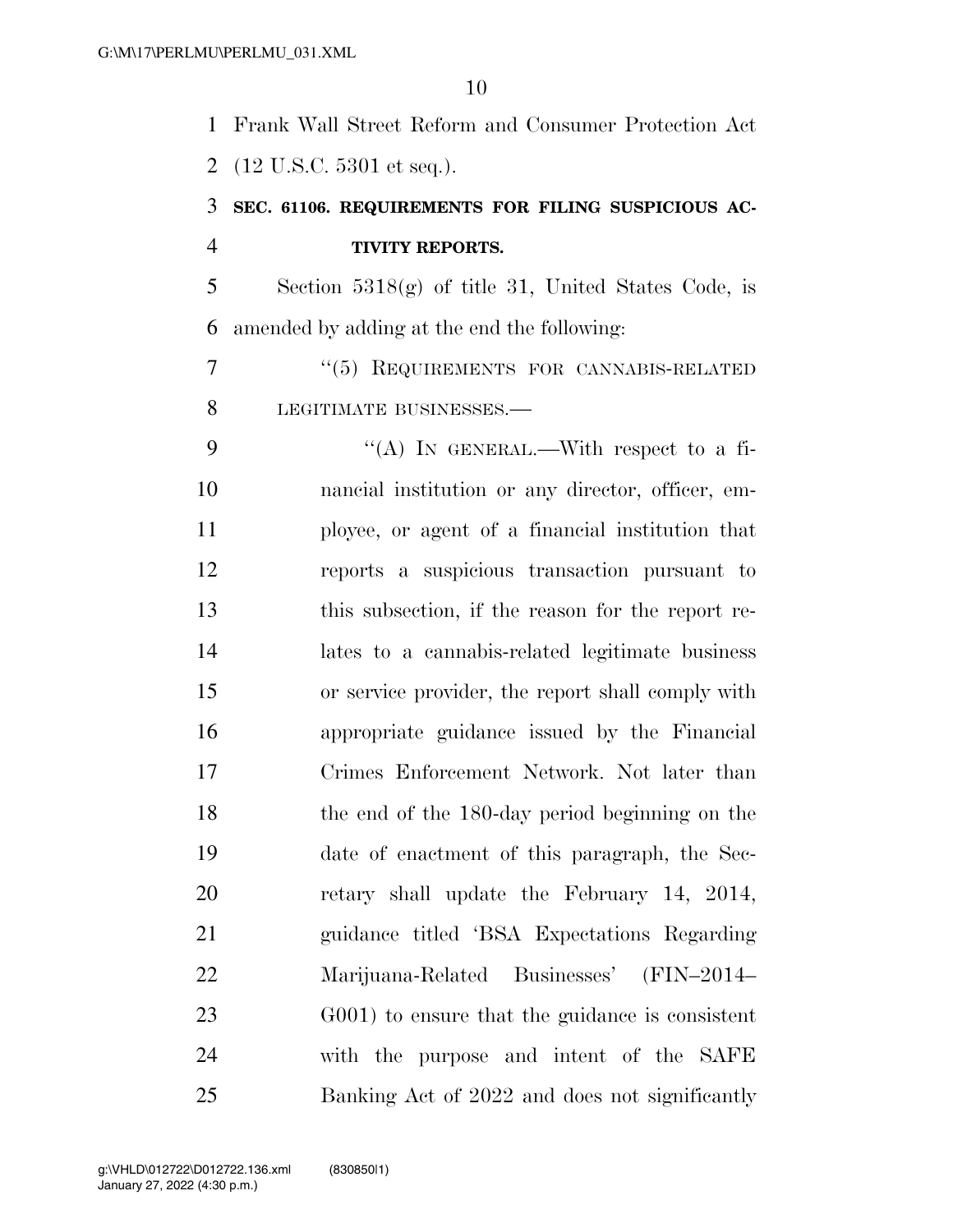| $\mathbf{1}$   | inhibit the provision of financial services to a    |
|----------------|-----------------------------------------------------|
| $\overline{2}$ | cannabis-related legitimate business or service     |
| 3              | provider in a State, political subdivision of a     |
| $\overline{4}$ | State, or Indian country that has allowed the       |
| 5              | cultivation, production, manufacture, transpor-     |
| 6              | tation, display, dispensing, distribution, sale, or |
| 7              | purchase of cannabis pursuant to law or regula-     |
| 8              | tion of such State, political subdivision, or In-   |
| 9              | dian Tribe that has jurisdiction over the Indian    |
| 10             | country.                                            |
| 11             | "(B) DEFINITIONS.—For purposes of this              |
| 12             | paragraph:                                          |
| 13             | "(i) CANNABIS.—The term 'cannabis'                  |
| 14             | has the meaning given the term 'mari-               |
| 15             | huana' in section 102 of the Controlled             |
| 16             | Substances Act (21 U.S.C. 802).                     |
| 17             | "(ii) CANNABIS-RELATED LEGITIMATE                   |
| 18             | BUSINESS.—The term 'cannabis-related le-            |
| 19             | gitimate business' has the meaning given            |
| 20             | that term in section 61114 of the SAFE              |
| 21             | Banking Act of 2022.                                |
| 22             | "(iii) INDIAN COUNTRY.—The term                     |
| 23             | 'Indian country' has the meaning given              |
| 24             | that term in section 1151 of title 18.              |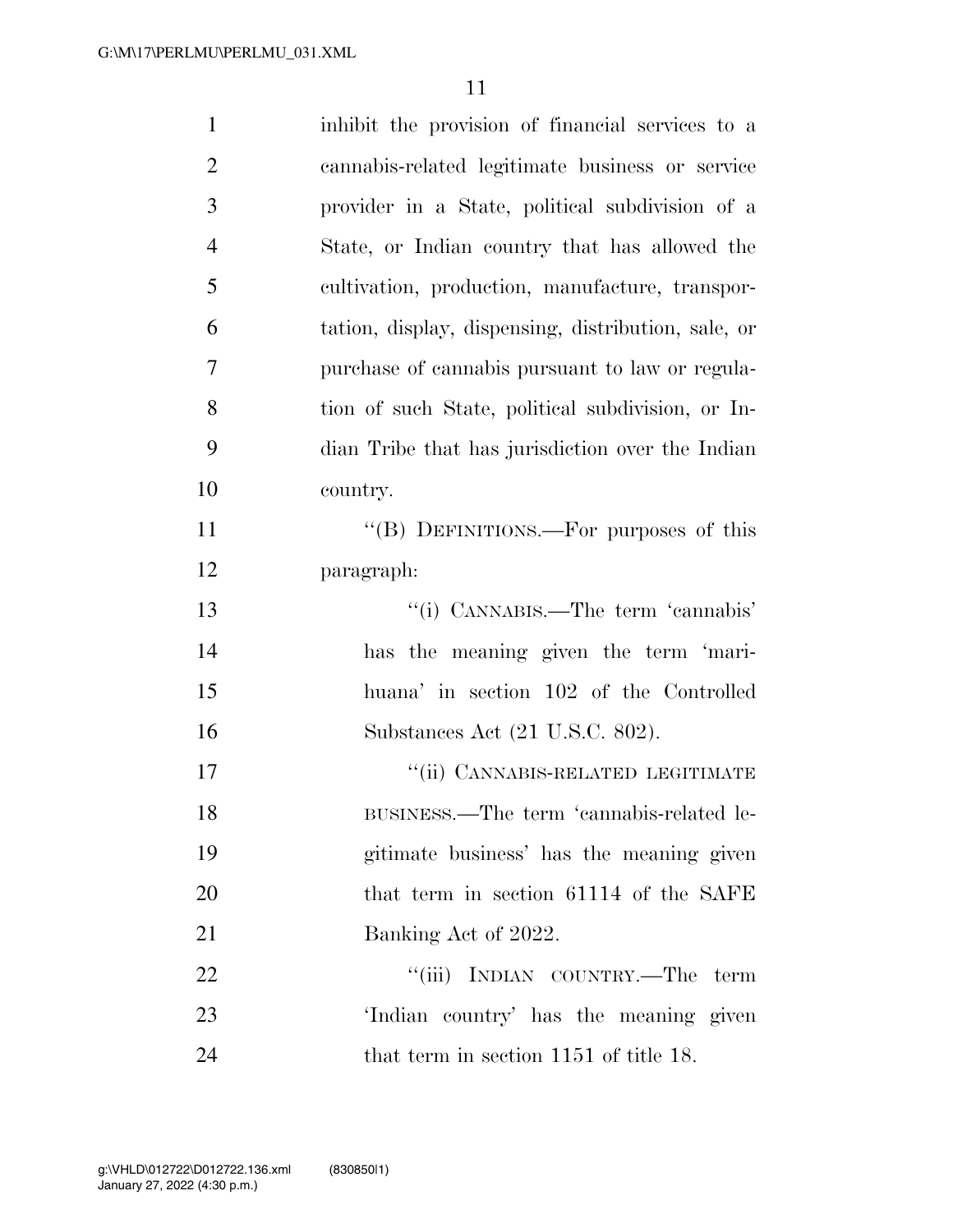| $\mathbf{1}$   | "(iv) INDIAN TRIBE.—The term 'In-                         |
|----------------|-----------------------------------------------------------|
| $\overline{2}$ | dian Tribe' has the meaning given that                    |
| 3              | term in section 102 of the Federally Rec-                 |
| $\overline{4}$ | ognized Indian Tribe List Act of 1994 (25                 |
| 5              | U.S.C. 479a).                                             |
| 6              | "(v) FINANCIAL SERVICE.—The term                          |
| 7              | 'financial service' has the meaning given                 |
| 8              | that term in section 61114 of the SAFE                    |
| 9              | Banking Act of 2022.                                      |
| 10             | "(vi) SERVICE PROVIDER.—The term                          |
| 11             | 'service provider' has the meaning given                  |
| 12             | that term in section 61114 of the SAFE                    |
| 13             | Banking Act of 2022.                                      |
| 14             | "(vii) STATE.—The term 'State'                            |
| 15             | means each of the several States, the Dis-                |
| 16             | trict of Columbia, the Commonwealth of                    |
| 17             | Puerto Rico, and any territory or posses-                 |
| 18             | sion of the United States.".                              |
| 19             | SEC. 61107. GUIDANCE AND EXAMINATION PROCEDURES.          |
| 20             | Not later than 180 days after the date of enactment       |
| 21             | of this Act, the Financial Institutions Examination Coun- |
| 22             | cil shall develop uniform guidance and examination proce- |
| 23             | dures for depository institutions that provide financial  |
| 24             | services to cannabis-related legitimate businesses<br>and |
| 25             | service providers.                                        |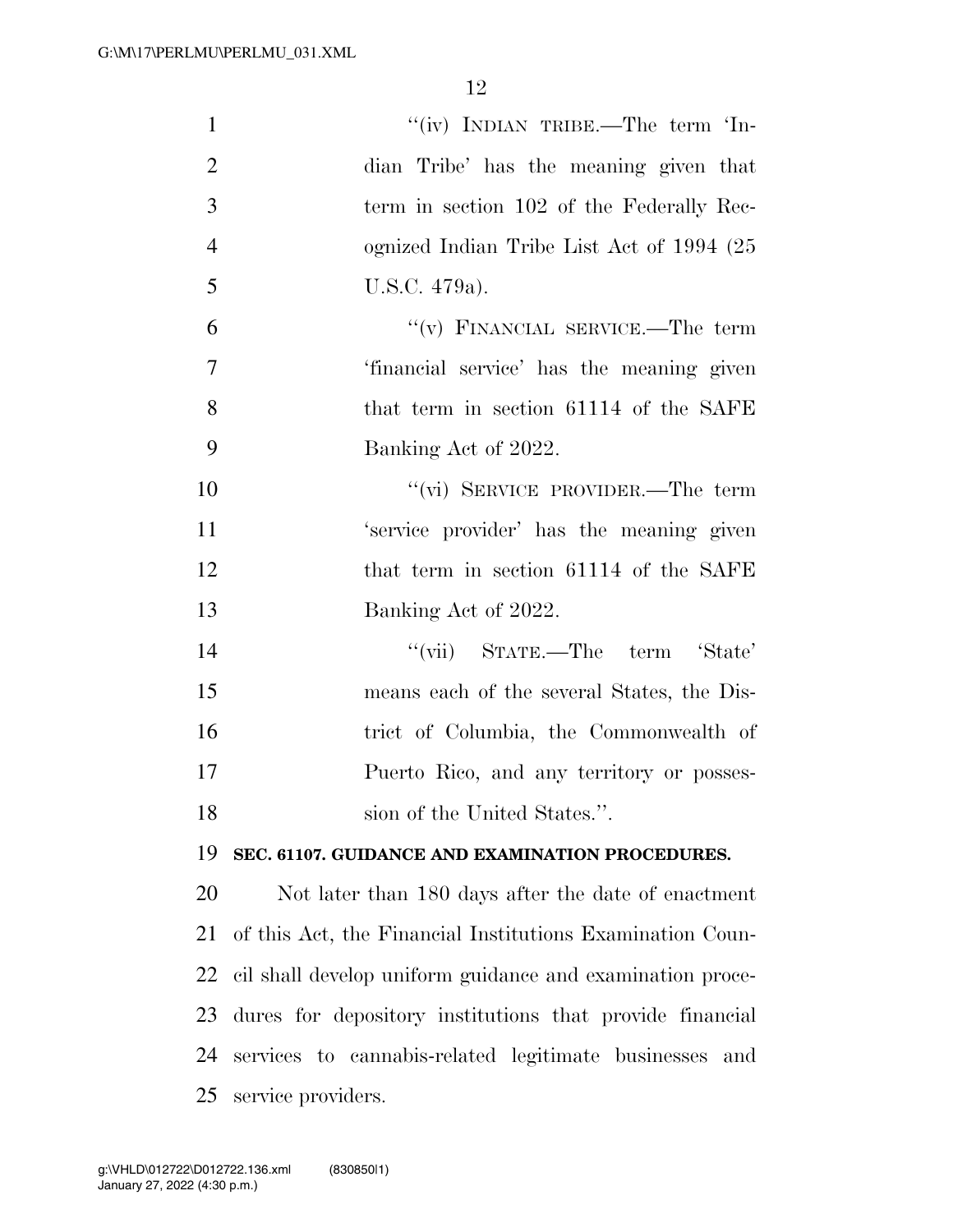#### **SEC. 61108. ANNUAL DIVERSITY AND INCLUSION REPORT.**

- The Federal banking regulators shall issue an annual report to Congress containing—
- (1) information and data on the availability of access to financial services for minority-owned and women-owned cannabis-related legitimate businesses; and

 (2) any regulatory or legislative recommenda- tions for expanding access to financial services for minority-owned and women-owned cannabis-related 11 legitimate businesses.

#### **SEC. 61109. GAO STUDY ON DIVERSITY AND INCLUSION.**

 (a) STUDY.—The Comptroller General of the United States shall carry out a study on the barriers to market- place entry, including in the licensing process, and the ac- cess to financial services for potential and existing minor- ity-owned and women-owned cannabis-related legitimate businesses.

 (b) REPORT.—The Comptroller General shall issue a report to the Congress—

 (1) containing all findings and determinations made in carrying out the study required under sub-section (a); and

 (2) containing any regulatory or legislative rec- ommendations for removing barriers to marketplace entry, including in the licensing process, and ex-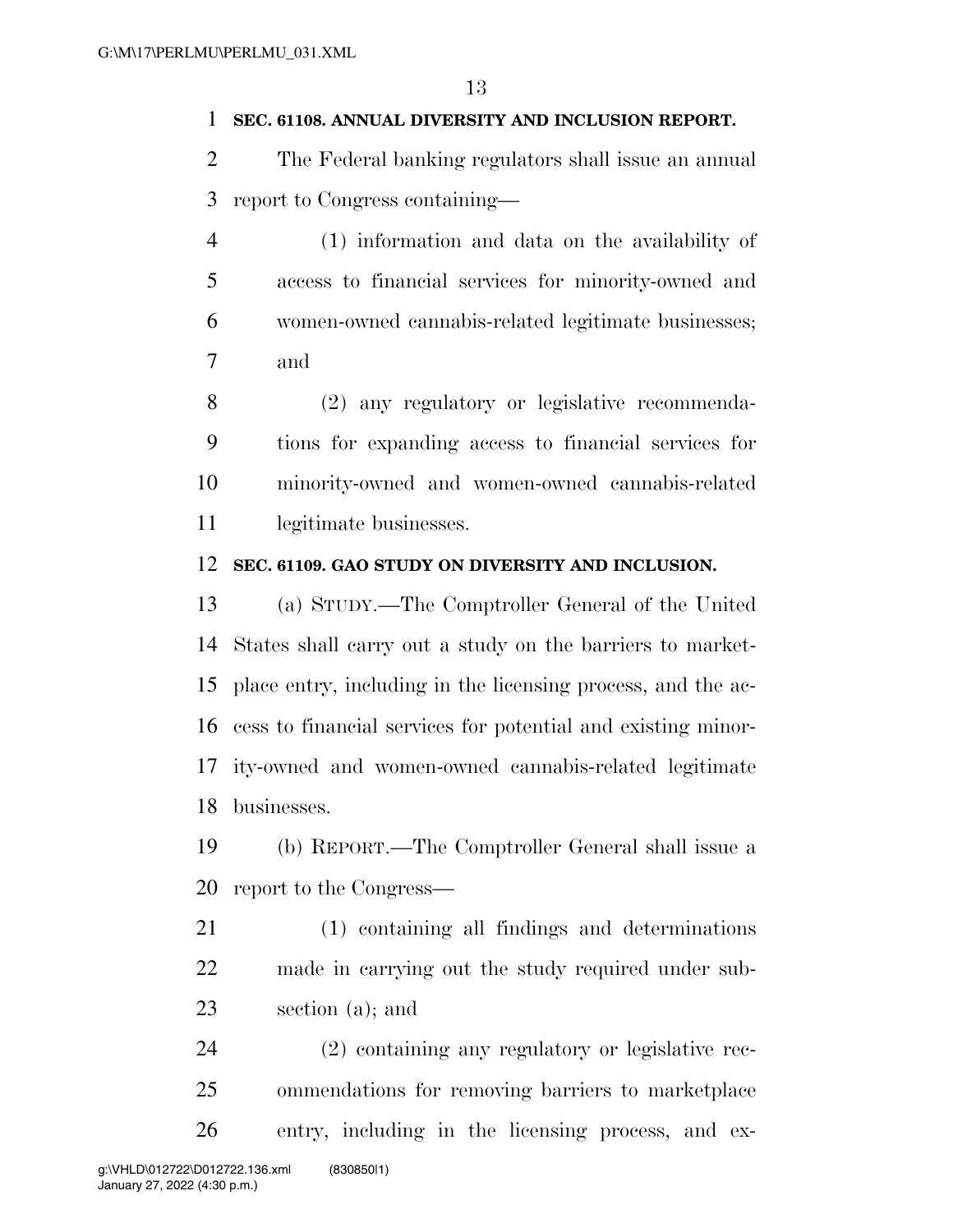panding access to financial services for potential and existing minority-owned and women-owned cannabis-related legitimate businesses.

#### **SEC. 61110. GAO STUDY ON EFFECTIVENESS OF CERTAIN**

## **REPORTS ON FINDING CERTAIN PERSONS.**

 Not later than 2 years after the date of the enact- ment of this Act, the Comptroller General of the United States shall carry out a study on the effectiveness of re- ports on suspicious transactions filed pursuant to section 5318(g) of title 31, United States Code, at finding individ- uals or organizations suspected or known to be engaged with transnational criminal organizations and whether any such engagement exists in a State, political subdivision, or Indian Tribe that has jurisdiction over Indian country that allows the cultivation, production, manufacture, sale, transportation, display, dispensing, distribution, or pur- chase of cannabis. The study shall examine reports on sus-picious transactions as follows:

 (1) During the period of 2014 until the date of the enactment of this Act, reports relating to mari-juana-related businesses.

 (2) During the 1-year period after date of the enactment of this Act, reports relating to cannabis-related legitimate businesses.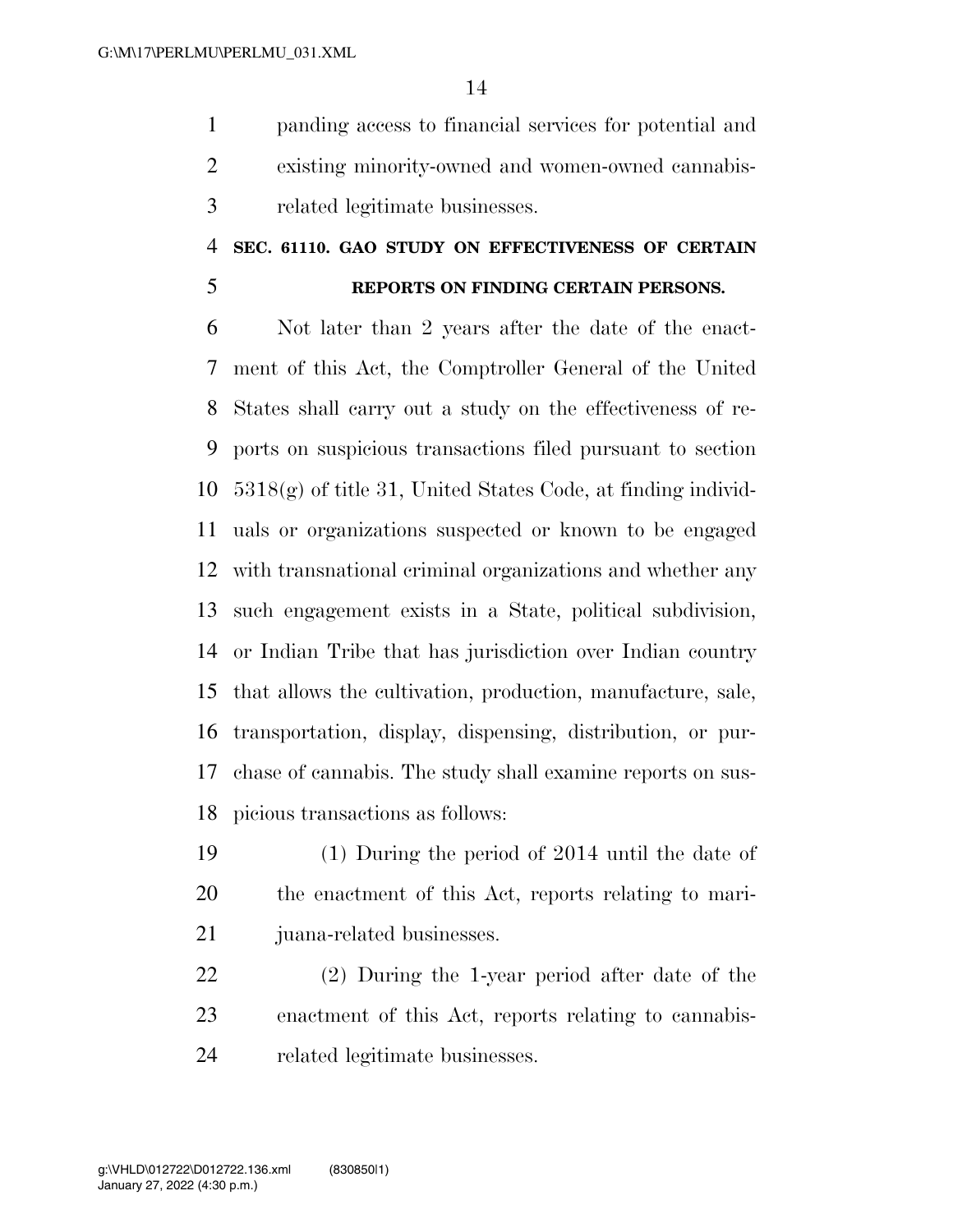| $\mathbf{1}$   | SEC. 61111. APPLICATION OF THIS TITLE WITH RESPECT TO        |
|----------------|--------------------------------------------------------------|
| $\overline{2}$ | <b>HEMP-RELATED LEGITIMATE</b><br><b>BUSINESSES</b>          |
| 3              | AND HEMP-RELATED SERVICE PROVIDERS.                          |
| $\overline{4}$ | (a) IN GENERAL.—The provisions of this title (other          |
| 5              | than sections $61106$ and $61110$ ) shall apply with respect |
| 6              | to hemp-related legitimate businesses and hemp-related       |
| 7              | service providers in the same manner as such provisions      |
| 8              | apply with respect to cannabis-related legitimate busi-      |
| 9              | nesses and service providers.                                |
| 10             | (b) DEFINITIONS.—In this section:                            |
| 11             | $CBD$ .—The term<br>(1)<br>means                             |
| 12             | cannabidiol.                                                 |
| 13             | (2) HEMP.—The term "hemp" has the meaning                    |
| 14             | given that term under section 297A of the Agricul-           |
| 15             | tural Marketing Act of 1946 (7 U.S.C. 1639o).                |
| 16             | (3) HEMP-RELATED LEGITIMATE BUSINESS.-                       |
| 17             | The term "hemp-related legitimate business" means            |
| 18             | a manufacturer, producer, or any person or company           |
| 19             | $that-$                                                      |
| 20             | (A) engages in any activity described in                     |
| 21             | subparagraph (B) in conformity with the Agri-                |
| 22             | cultural Improvement Act of 2018 (Public Law                 |
| 23             | $115-334$ ) and the regulations issued to imple-             |
| 24             | ment such Act by the Department of Agri-                     |
| 25             | culture, where applicable, and the law of a                  |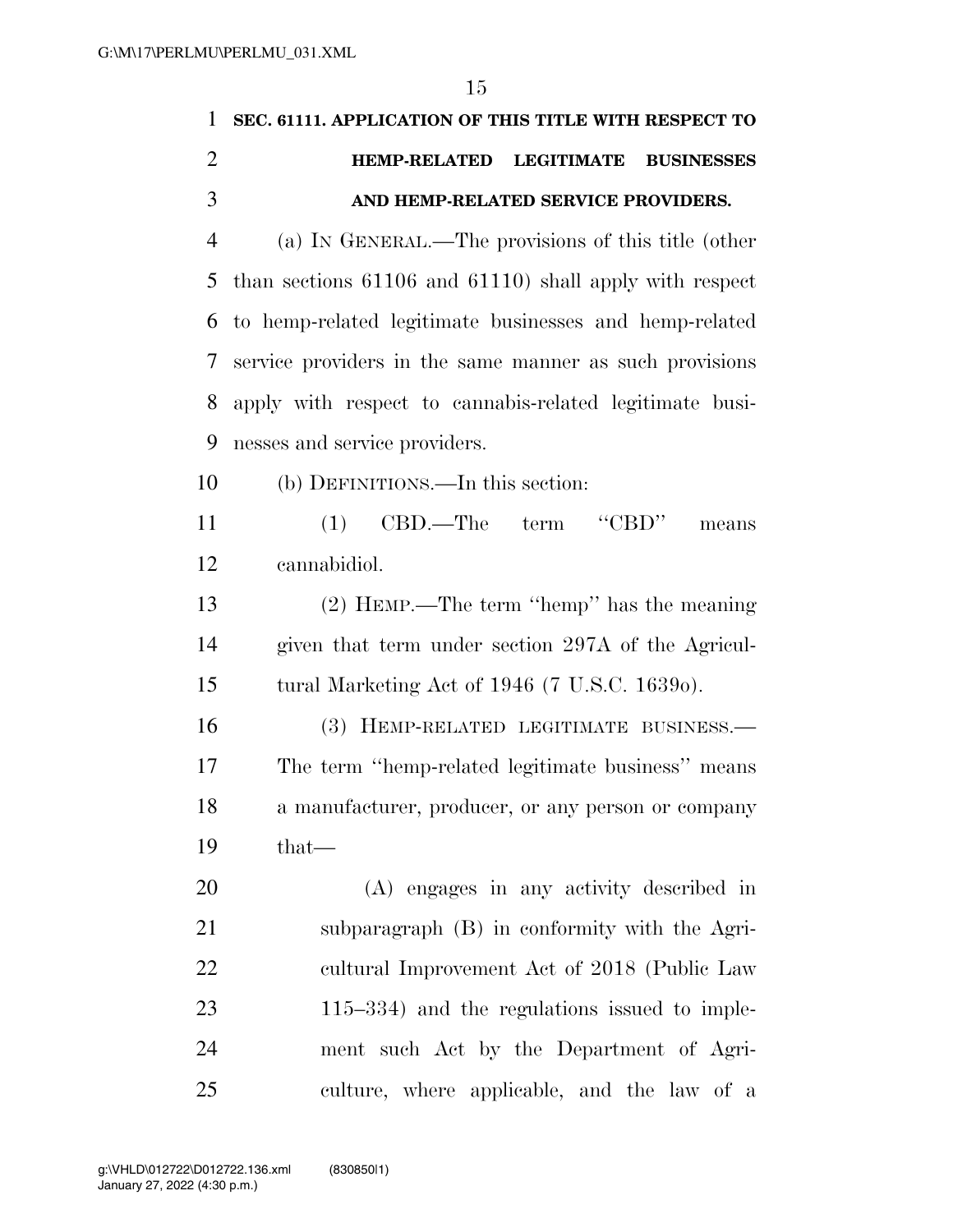State or political subdivision thereof or Indian Tribe; and

 (B) participates in any business or orga- nized activity that involves handling hemp, hemp-derived CBD products, and other hemp- derived cannabinoid products, including culti- vating, producing, extracting, manufacturing, selling, transporting, displaying, dispensing, dis- tributing, or purchasing hemp, hemp-derived CBD products, and other hemp-derived cannabinoid products.

 (4) HEMP-RELATED SERVICE PROVIDER.—The term ''hemp-related service provider''—

 (A) means a business, organization, or other person that—

 (i) sells goods or services to a hemp-related legitimate business; or

 (ii) provides any business services, in- cluding the sale or lease of real or any 20 other property, legal or other licensed serv- ices, or any other ancillary service, relating to hemp, hemp-derived CBD products, or 23 other hemp-derived cannabinoid products; and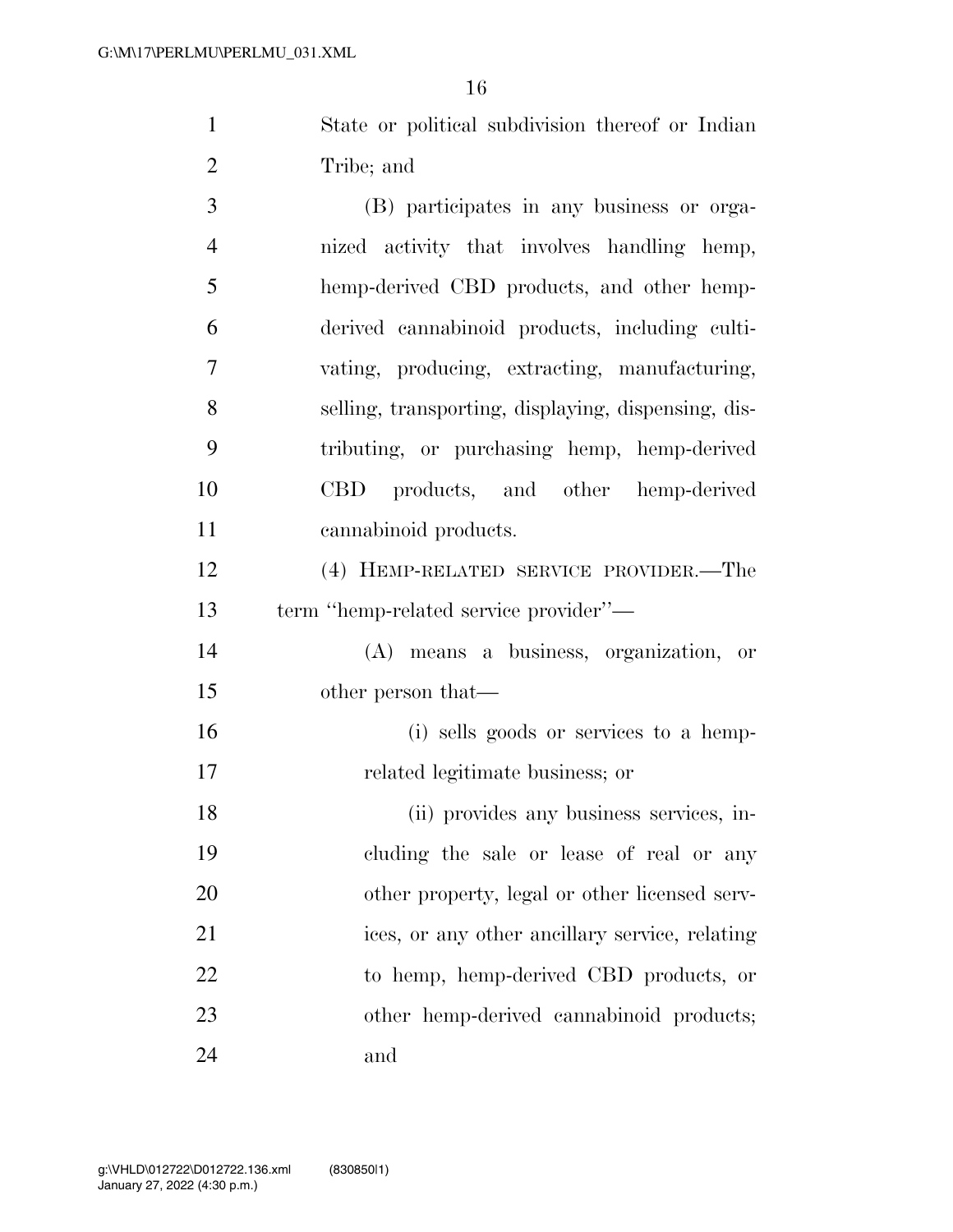| $\mathbf{1}$   | (B) does not include a business, organiza-            |
|----------------|-------------------------------------------------------|
| $\overline{2}$ | tion, or other person that participates in any        |
| 3              | business or organized activity that involves han-     |
| $\overline{4}$ | dling hemp, hemp-derived CBD products, or             |
| 5              | other hemp-derived cannabinoid products, in-          |
| 6              | cluding cultivating, producing, manufacturing,        |
| 7              | selling, transporting, displaying, dispensing, dis-   |
| 8              | tributing, or purchasing hemp, hemp-derived           |
| 9              | CBD products, and other hemp-derived                  |
| 10             | cannabinoid products.                                 |
| 11             | SEC. 61112. BANKING SERVICES FOR HEMP-RELATED LE-     |
| 12             | GITIMATE BUSINESSES AND HEMP-RELATED                  |
| 13             | <b>SERVICE PROVIDERS.</b>                             |
| 14             | (a) FINDINGS.—The Congress finds that—                |
| 15             | $(1)$ the Agriculture Improvement Act of 2018         |
| 16             | (Public Law 115-334) legalized hemp by removing       |
| 17             | it from the definition of "marihuana" under the       |
| 18             | Controlled Substances Act;                            |
| 19             | (2) despite the legalization of hemp, some hemp       |
| 20             | businesses (including producers, manufacturers, and   |
| 21             | retailers) continue to have difficulty gaining access |
| 22             | to banking products and services; and                 |
| 23             | (3) businesses involved in the sale of hemp-de-       |
| 24             | rived CBD products are particularly affected, due to  |
|                |                                                       |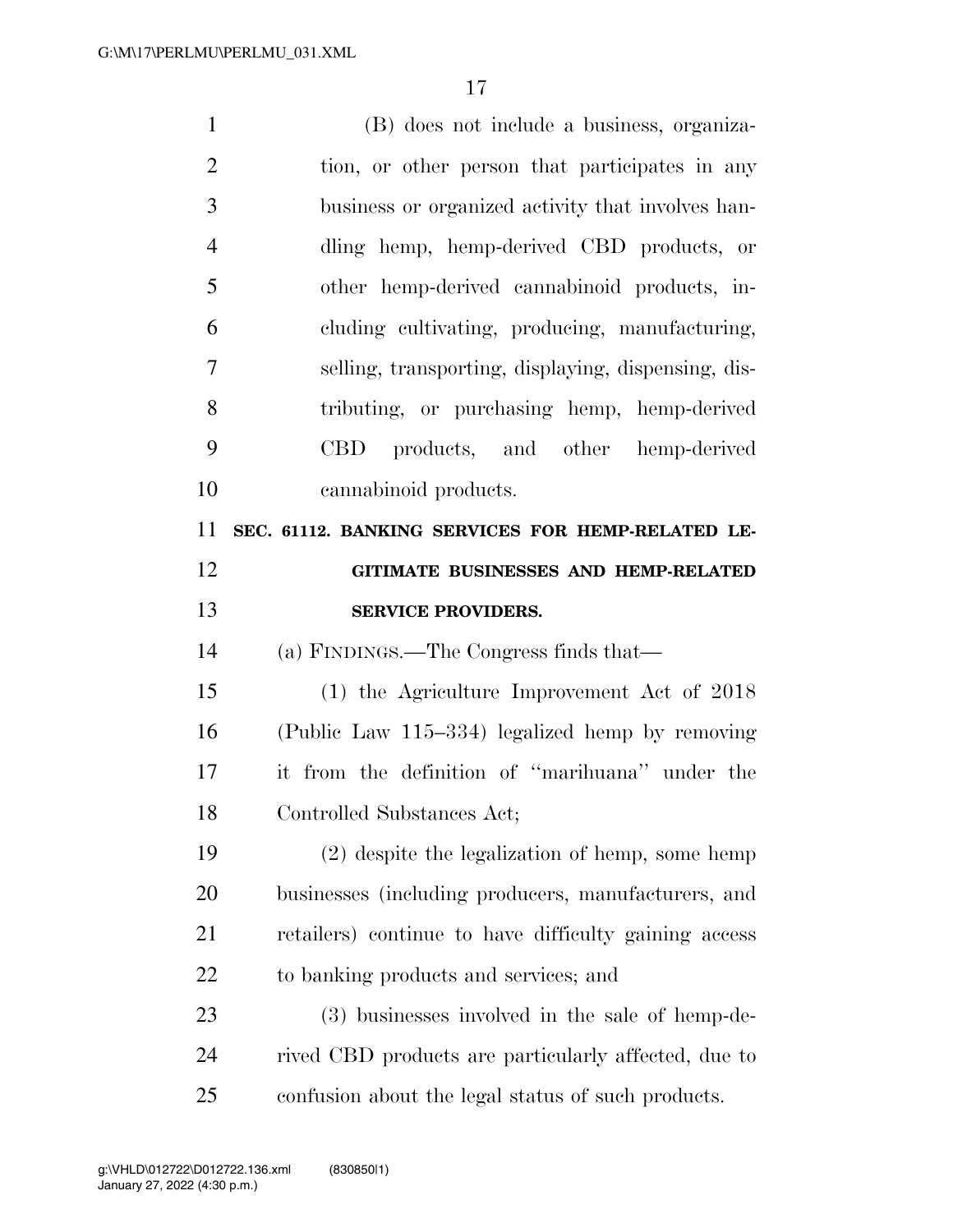(b) FEDERAL BANKING REGULATORS' HEMP BANK- ING GUIDANCE.—Not later than the end of the 90-day pe- riod beginning on the date of enactment of this Act, the Federal banking regulators shall update their existing guidance, as applicable, regarding the provision of finan- cial services to hemp-related legitimate businesses and hemp-related service providers to address—

 (1) compliance with financial institutions' exist- ing obligations under Federal laws and imple- menting regulations determined relevant by the Fed- eral banking regulators, including subchapter II of chapter 53 of title 31, United States Code, and its implementing regulation in conformity with this title and the Department of Agriculture's rules regulating domestic hemp production (7 CFR 990); and

 (2) best practices for financial institutions to follow when providing financial services, including processing payments, to hemp-related legitimate businesses and hemp-related service providers.

(c) DEFINITIONS.—In this section:

 (1) FINANCIAL INSTITUTION.—The term ''fi-nancial institution''—

 (A) has the meaning given that term under section 5312(a) of title 31, United States Code; and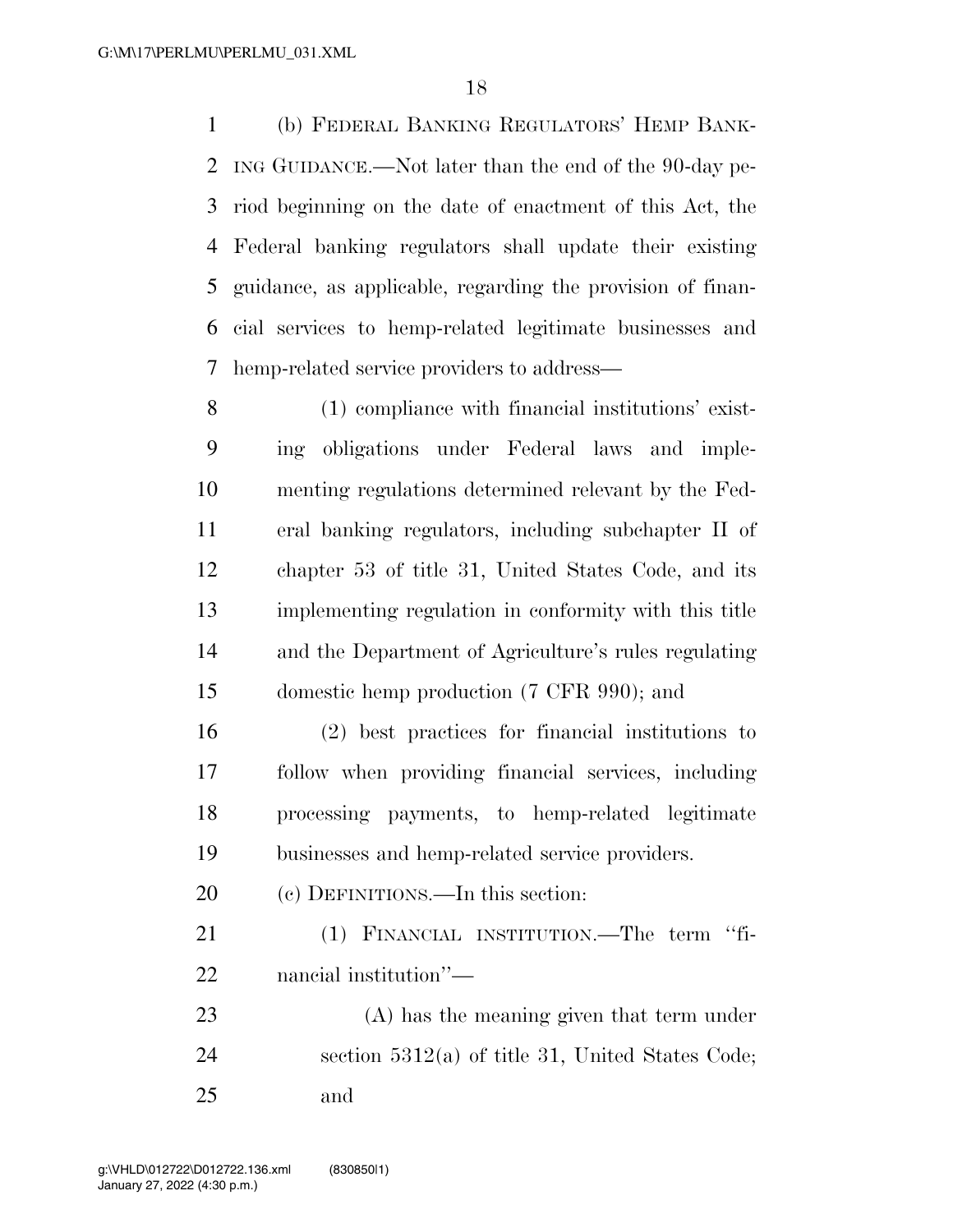| $\mathbf{1}$   | (B) includes a bank holding company, as                   |
|----------------|-----------------------------------------------------------|
| $\overline{2}$ | defined under section $2(a)$ of the Bank Holding          |
| 3              | Company Act of 1956 (12 U.S.C. 1841(a)).                  |
| $\overline{4}$ | HEMP TERMS.—The terms "CBD",<br>(2)                       |
| 5              | "hemp", "hemp-related legitimate business", and           |
| 6              | "hemp-related service provider" have the meaning          |
| 7              | given those terms, respectively, under section 61111.     |
| 8              | SEC. 61113. REQUIREMENTS FOR DEPOSIT ACCOUNT TER-         |
| 9              | MINATION REQUESTS AND ORDERS.                             |
| 10             | (a) TERMINATION REQUESTS OR ORDERS MUST BE                |
| 11             | VALID.—                                                   |
| 12             | (1) IN GENERAL.—An appropriate Federal                    |
| 13             | banking agency may not formally or informally re-         |
| 14             | quest or order a depository institution to terminate      |
| 15             | a specific customer account or group of customer ac-      |
| 16             | counts or to otherwise restrict or discourage a de-       |
| 17             | pository institution from entering into or maintain-      |
| 18             | ing a banking relationship with a specific customer       |
| 19             | or group of customers unless—                             |
| 20             | (A) the agency has a valid reason for such                |
| 21             | request or order; and                                     |
| 22             | (B) such reason is not based solely on rep-               |
| 23             | utation risk.                                             |
| 24             | (2)<br>TREATMENT OF<br><b>NATIONAL</b><br><b>SECURITY</b> |
| 25             | THREATS.—If an appropriate Federal banking agen-          |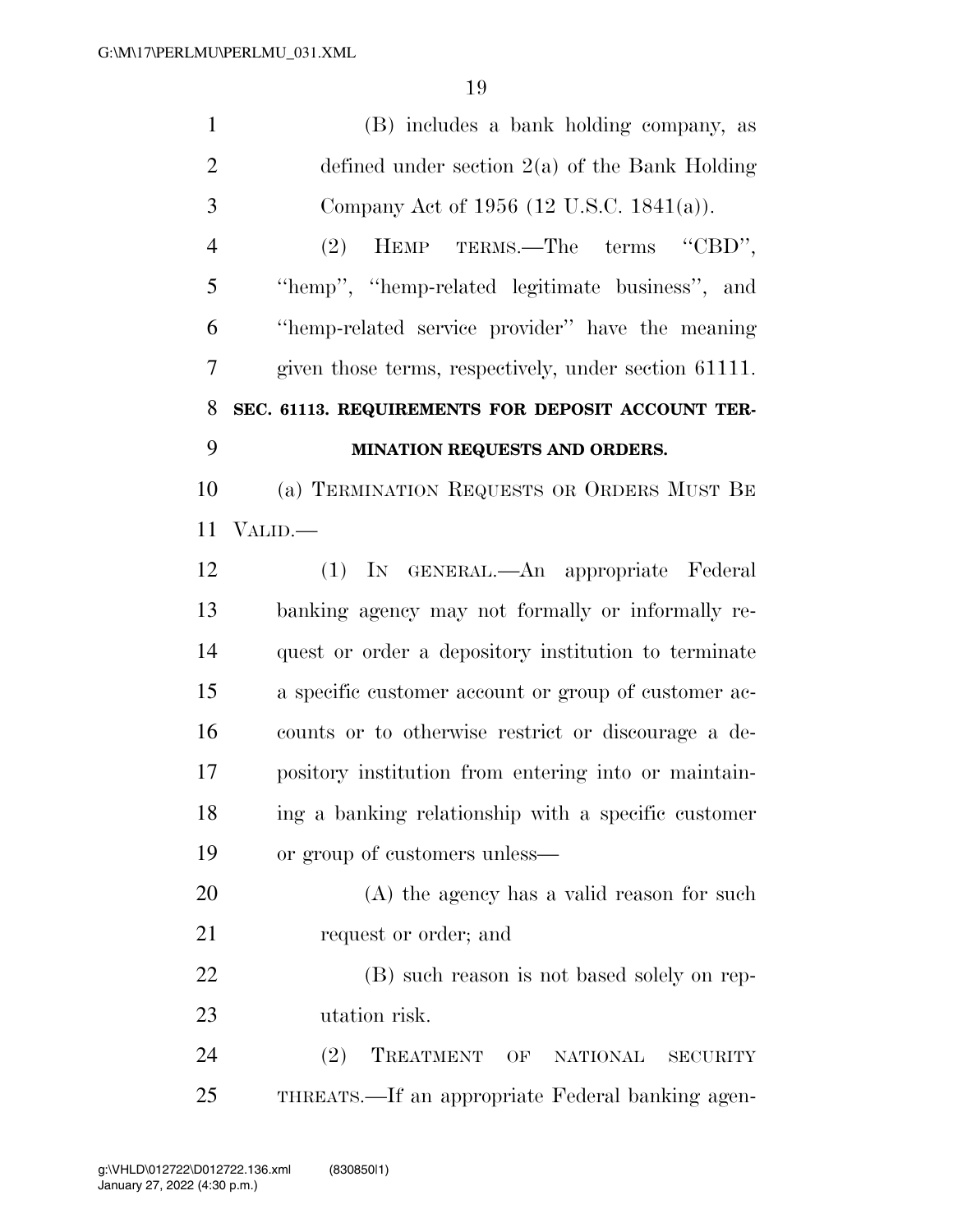| $\mathbf{1}$   | cy believes a specific customer or group of customers |
|----------------|-------------------------------------------------------|
| $\overline{2}$ | is, or is acting as a conduit for, an entity which—   |
| 3              | (A) poses a threat to national security;              |
| $\overline{4}$ | (B) is involved in terrorist financing;               |
| 5              | (C) is an agency of the Government of                 |
| 6              | Iran, North Korea, Syria, or any country listed       |
| 7              | from time to time on the State Sponsors of            |
| 8              | Terrorism list;                                       |
| 9              | (D) is located in, or is subject to the juris-        |
| 10             | diction of, any country specified in subpara-         |
| 11             | $graph (C);$ or                                       |
| 12             | (E) does business with any entity described           |
| 13             | in subparagraph $(C)$ or $(D)$ , unless the appro-    |
| 14             | priate Federal banking agency determines that         |
| 15             | the customer or group of customers has used           |
| 16             | due diligence to avoid doing business with any        |
| 17             | entity described in subparagraph $(C)$ or $(D)$ ,     |
| 18             | such belief shall satisfy the requirement under para- |
| 19             | $graph(1)$ .                                          |
| 20             | (b) NOTICE REQUIREMENT.—                              |
| 21             | (1) IN GENERAL.—If an appropriate Federal             |
| 22             | banking agency formally or informally requests or     |
| 23             | orders a depository institution to terminate a spe-   |
| 24             | cific customer account or a group of customer ac-     |
| 25             | counts, the agency shall—                             |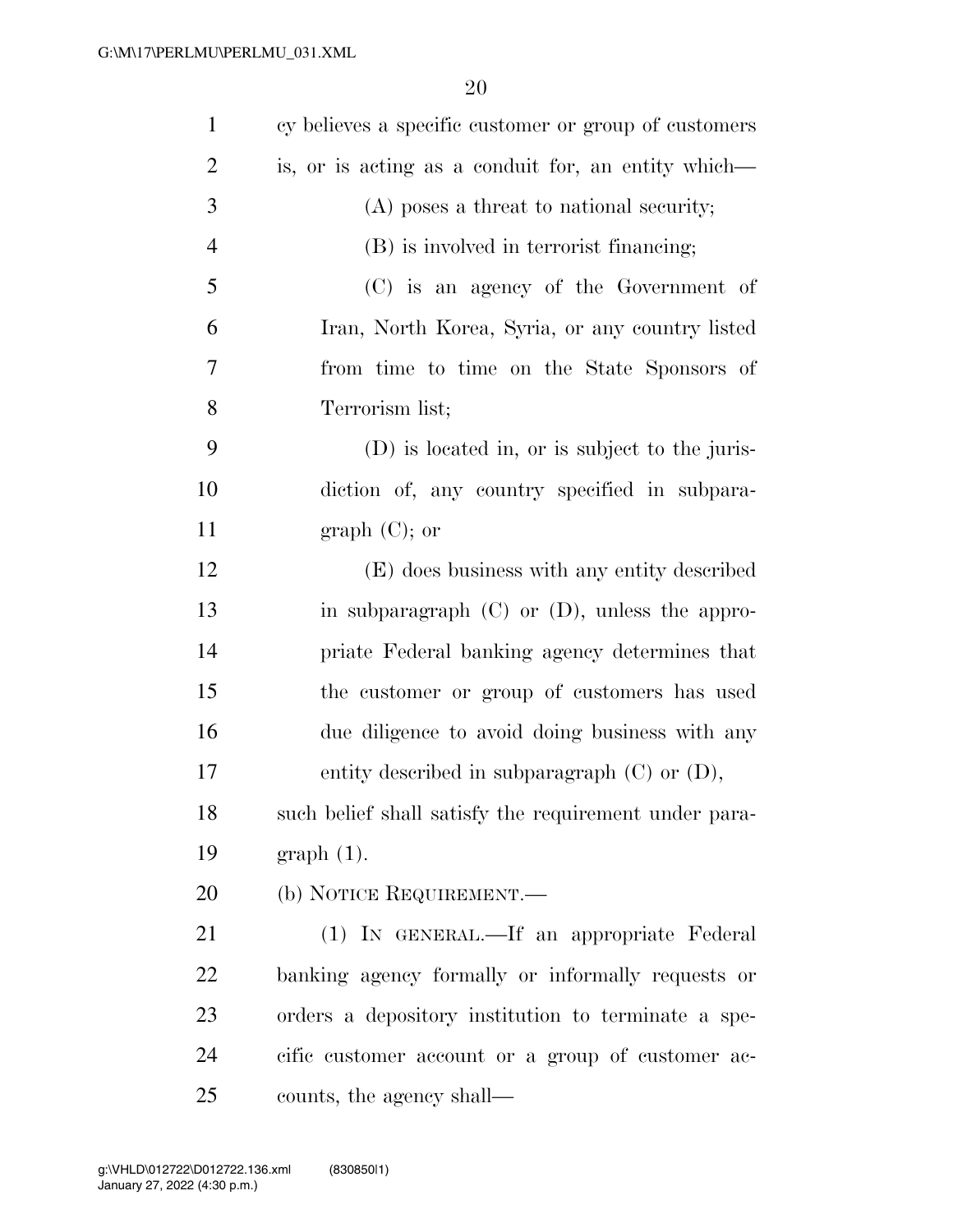(A) provide such request or order to the institution in writing; and

 (B) accompany such request or order with a written justification for why such termination is needed, including any specific laws or regula- tions the agency believes are being violated by the customer or group of customers, if any.

8 (2) JUSTIFICATION REQUIREMENT.—A jus- tification described under paragraph (1)(B) may not be based solely on the reputation risk to the deposi-tory institution.

(c) CUSTOMER NOTICE.—

 (1) NOTICE REQUIRED.—Except as provided under paragraph (2) or as otherwise prohibited from being disclosed by law, if an appropriate Federal banking agency orders a depository institution to terminate a specific customer account or a group of customer accounts, the depository institution shall inform the specific customer or group of customers of the justification for the customer's account termi-nation described under subsection (b).

### (2) NOTICE PROHIBITED.—

23 (A) NOTICE PROHIBITED IN CASES OF NA- TIONAL SECURITY.—If an appropriate Federal banking agency requests or orders a depository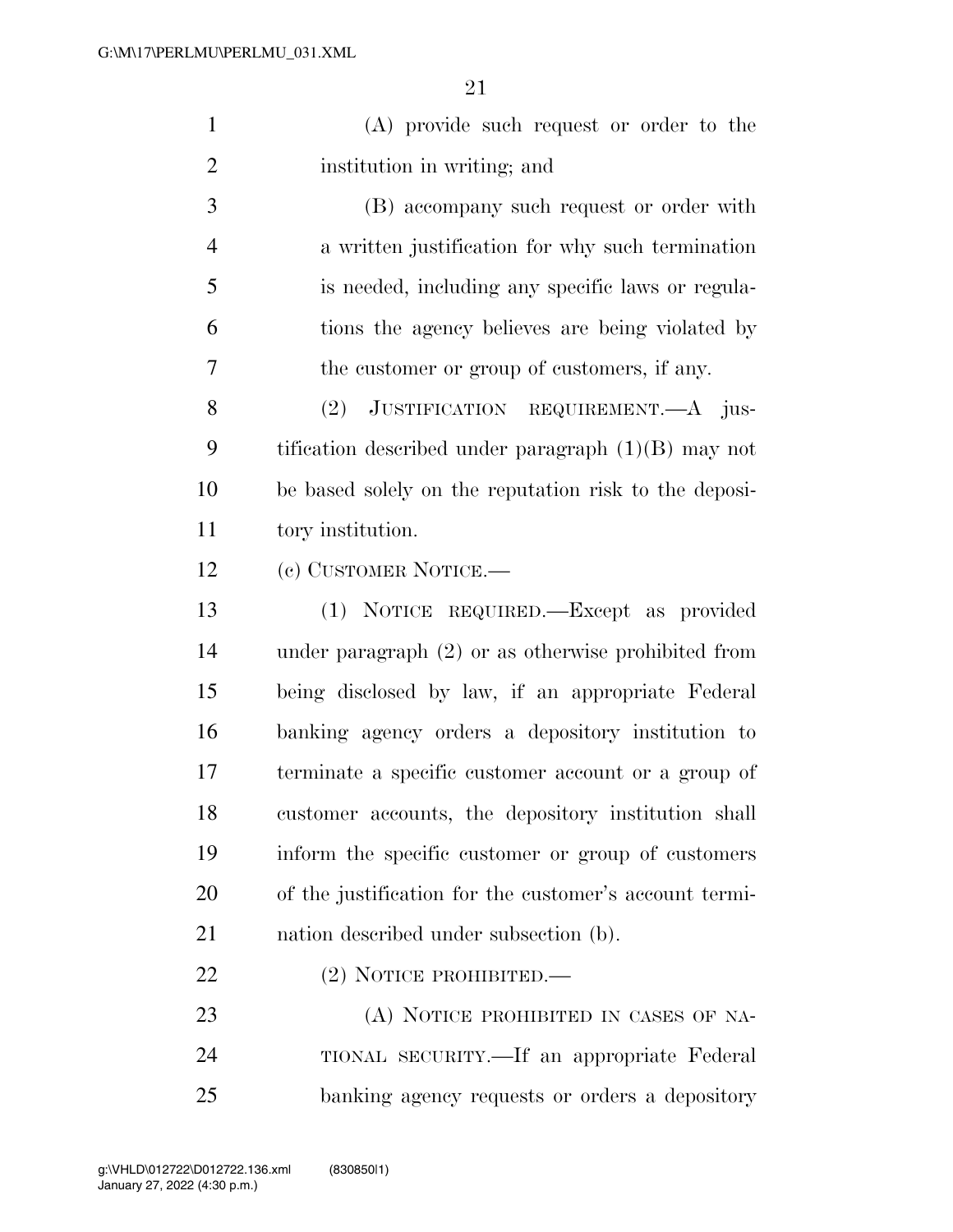institution to terminate a specific customer ac- count or a group of customer accounts based on a belief that the customer or customers pose a threat to national security, or are otherwise de- scribed under subsection (a)(2), neither the de- pository institution nor the appropriate Federal banking agency may inform the customer or customers of the justification for the customer's account termination.

 (B) NOTICE PROHIBITED IN OTHER CASES.—If an appropriate Federal banking agency determines that the notice required under paragraph (1) may interfere with an au- thorized criminal investigation, neither the de- pository institution nor the appropriate Federal banking agency may inform the specific cus- tomer or group of customers of the justification for the customer's account termination.

 (d) REPORTING REQUIREMENT.—Each appropriate Federal banking agency shall issue an annual report to the Congress stating—

 (1) the aggregate number of specific customer accounts that the agency requested or ordered a de- pository institution to terminate during the previous year; and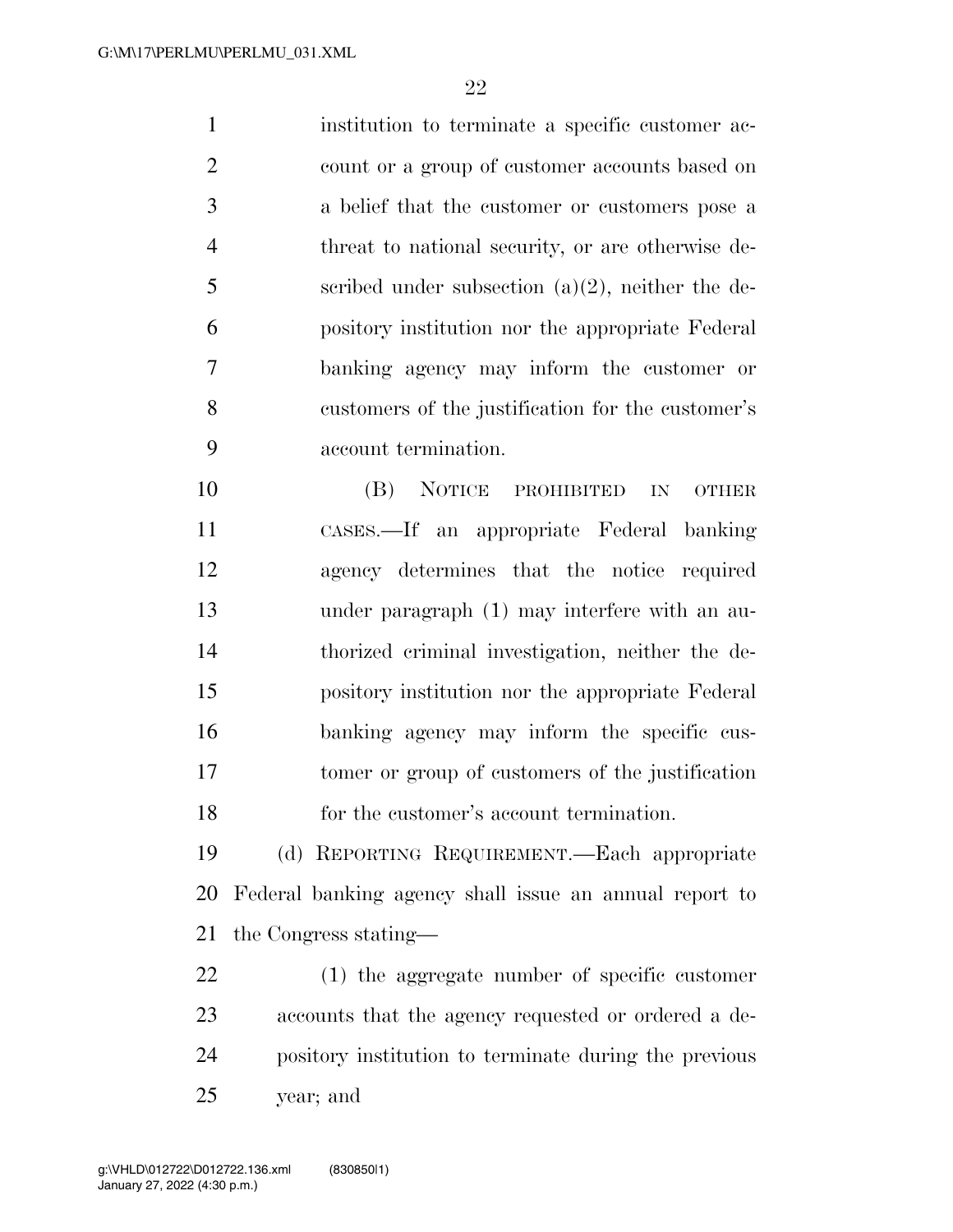| $\mathbf{1}$   | (2) the legal authority on which the agency re-      |
|----------------|------------------------------------------------------|
| $\overline{2}$ | lied in making such requests and orders and the fre- |
| 3              | quency on which the agency relied on each such au-   |
| $\overline{4}$ | thority.                                             |
| 5              | (e) DEFINITIONS.—For purposes of this section:       |
| 6              | (1) APPROPRIATE FEDERAL BANKING AGEN-                |
| 7              | CY.—The term "appropriate Federal banking agen-      |
| 8              | $cy$ " means—                                        |
| 9              | (A) the appropriate Federal banking agen-            |
| 10             | cy, as defined under section 3 of the Federal        |
| 11             | Deposit Insurance Act (12 U.S.C. 1813); and          |
| 12             | (B) the National Credit Union Administra-            |
| 13             | tion, in the case of an insured credit union.        |
| 14             | (2) DEPOSITORY INSTITUTION.—The term "de-            |
| 15             | pository institution" means—                         |
| 16             | $(A)$ a depository institution, as defined           |
| 17             | under section 3 of the Federal Deposit Insur-        |
| 18             | ance Act (12 U.S.C. 1813); and                       |
| 19             | (B) an insured credit union.                         |
| 20             | SEC. 61114. DEFINITIONS.                             |
| 21             | In this title:                                       |
| 22             | BUSINESS OF INSURANCE.—The<br>(1)<br>term            |
| 23             | "business of insurance" has the meaning given such   |
| 24             | term in section 1002 of the Dodd-Frank Wall Street   |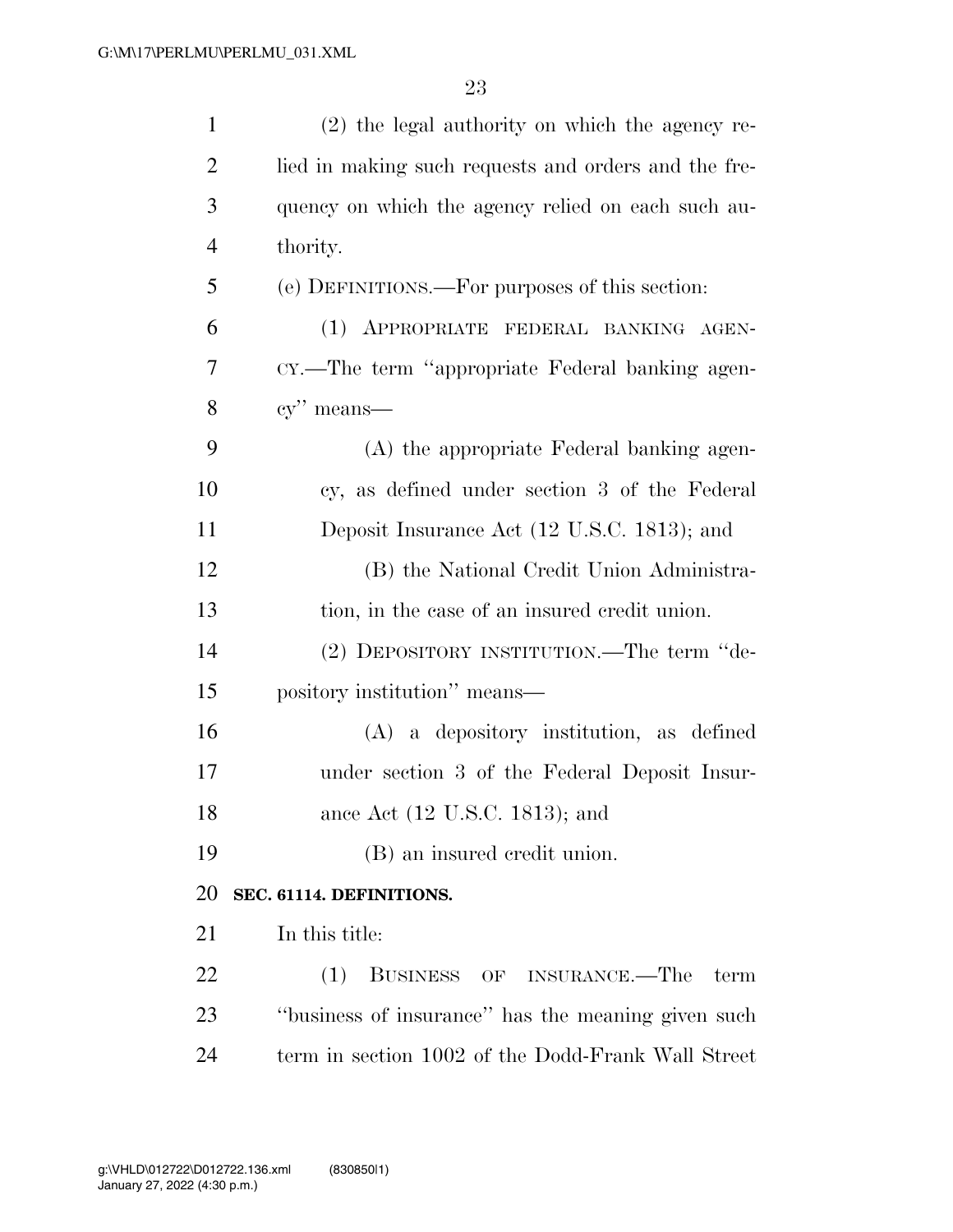Reform and Consumer Protection Act (12 U.S.C. 5481).

 (2) CANNABIS.—The term ''cannabis'' has the meaning given the term ''marihuana'' in section 102 of the Controlled Substances Act (21 U.S.C. 802). (3) CANNABIS PRODUCT.—The term ''cannabis product'' means any article which contains cannabis,

 including an article which is a concentrate, an edi- ble, a tincture, a cannabis-infused product, or a top-ical.

 (4) CANNABIS-RELATED LEGITIMATE BUSI- NESS.—The term ''cannabis-related legitimate busi- ness'' means a manufacturer, producer, or any per-son or company that—

 (A) engages in any activity described in subparagraph (B) pursuant to a law established by a State or a political subdivision of a State, as determined by such State or political subdivi-sion; and

 (B) participates in any business or orga- nized activity that involves handling cannabis or cannabis products, including cultivating, pro- ducing, manufacturing, selling, transporting, displaying, dispensing, distributing, or pur-chasing cannabis or cannabis products.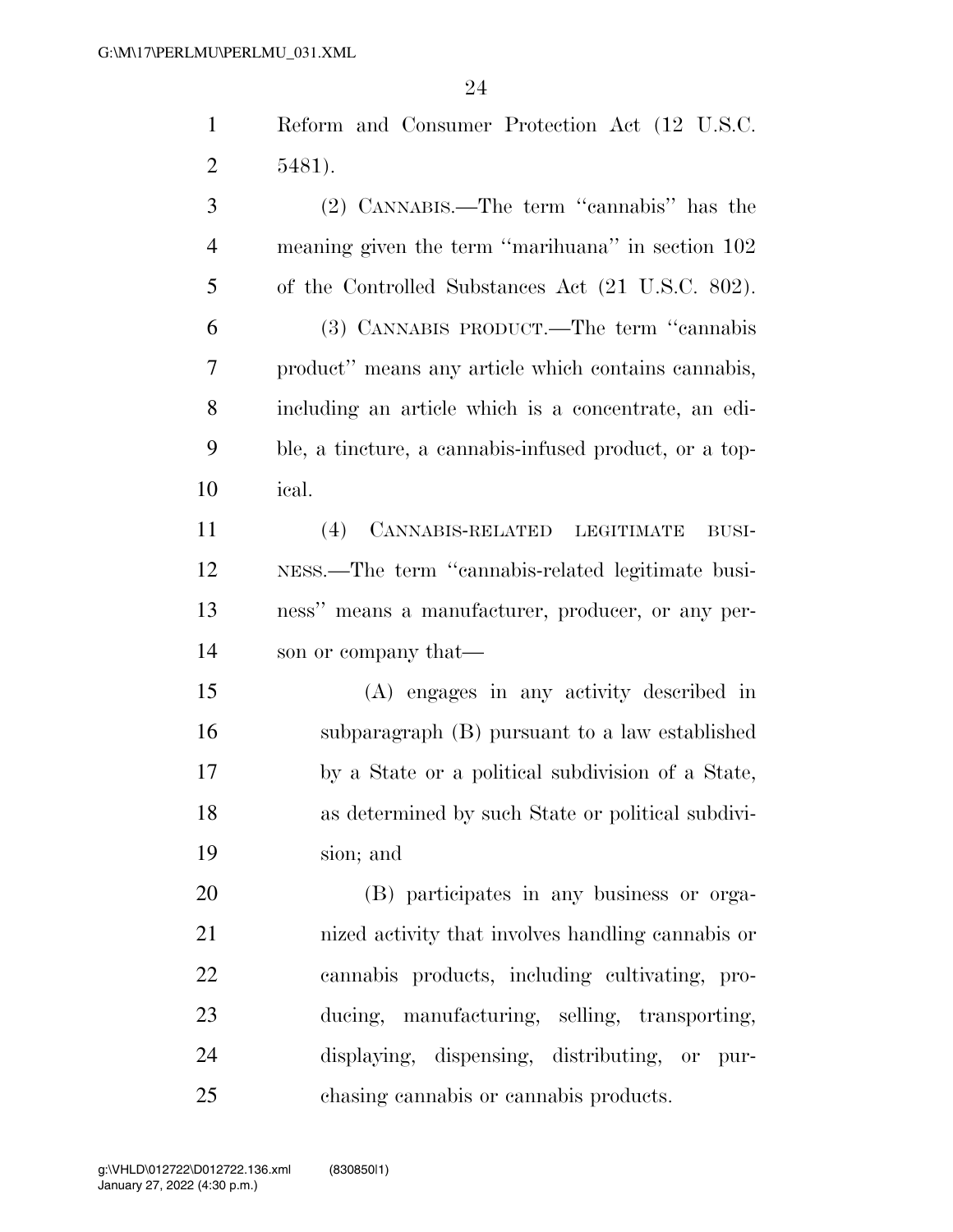| $\mathbf{1}$   | (5) DEPOSITORY INSTITUTION.—The term "de-           |
|----------------|-----------------------------------------------------|
| $\overline{2}$ | pository institution" means—                        |
| 3              | $(A)$ a depository institution as defined in        |
| $\overline{4}$ | section $3(c)$ of the Federal Deposit Insurance     |
| 5              | Act (12 U.S.C. 1813(c));                            |
| 6              | (B) a Federal credit union as defined in            |
| 7              | section 101 of the Federal Credit Union Act         |
| 8              | $(12 \text{ U.S.C. } 1752)$ ; or                    |
| 9              | (C) a State credit union as defined in sec-         |
| 10             | tion 101 of the Federal Credit Union Act (12)       |
| 11             | U.S.C. 1752).                                       |
| 12             | (6)<br>FEDERAL BANKING REGULATOR.—The               |
| 13             | term "Federal banking regulator" means each of the  |
| 14             | Board of Governors of the Federal Reserve System,   |
| 15             | the Bureau of Consumer Financial Protection, the    |
| 16             | Federal Deposit Insurance Corporation, the Federal  |
| 17             | Housing Finance Agency, the Financial Crimes En-    |
| 18             | forcement Network, the Office of Foreign Asset      |
| 19             | Control, the Office of the Comptroller of the Cur-  |
| 20             | rency, the National Credit Union Administration,    |
| 21             | the Department of the Treasury, or any Federal      |
| 22             | agency or department that regulates banking or fi-  |
| 23             | nancial services, as determined by the Secretary of |
| 24             | the Treasury.                                       |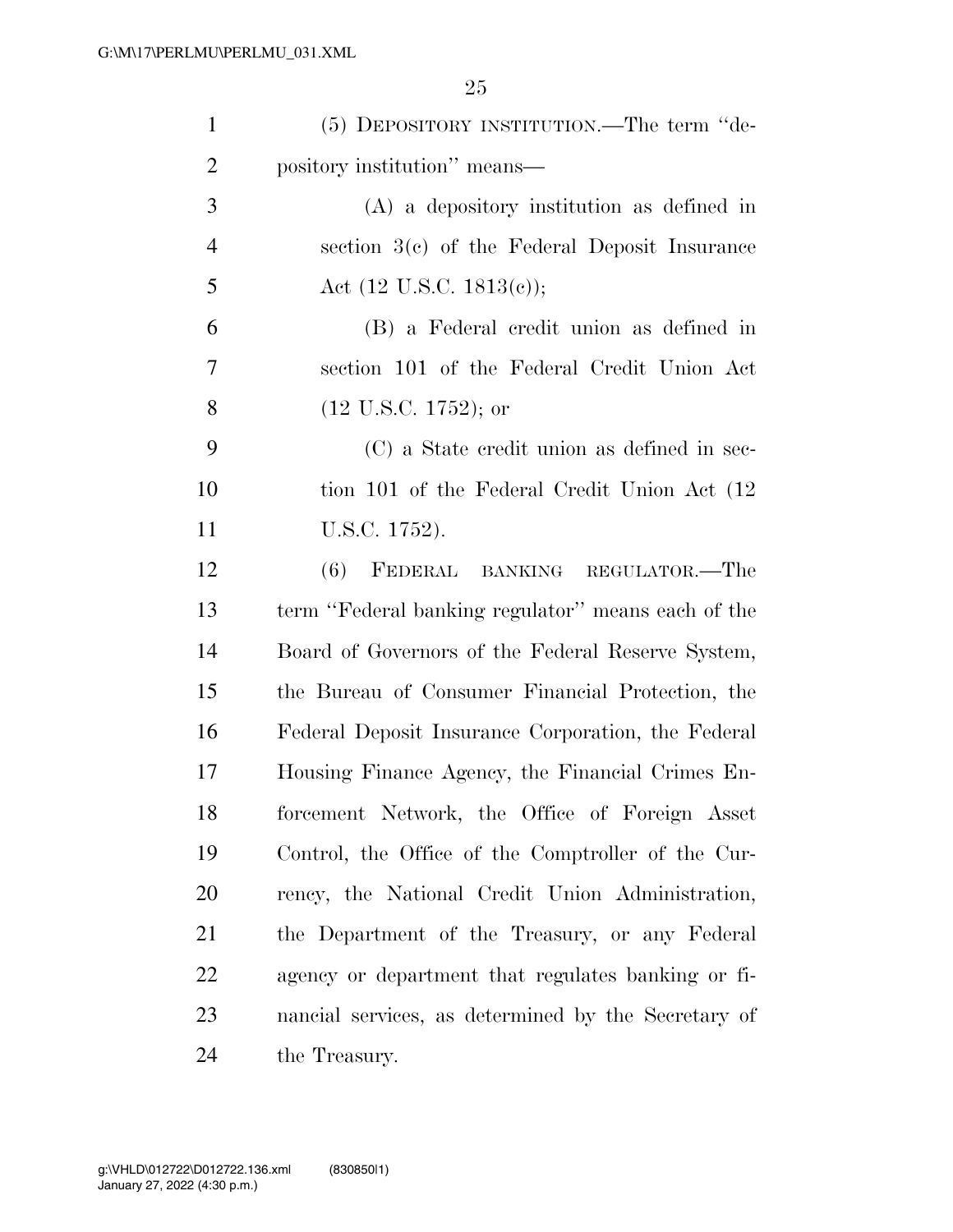| $\mathbf{1}$   | (7) FINANCIAL SERVICE.—The term "financial       |
|----------------|--------------------------------------------------|
| $\overline{2}$ | service"-                                        |
| 3              | (A) means a financial product or service,        |
| $\overline{4}$ | as defined in section 1002 of the Dodd-Frank     |
| 5              | Wall Street Reform and Consumer Protection       |
| 6              | Act (12 U.S.C. 5481), regardless if the cus-     |
| 7              | tomer receiving the product or service is a con- |
| 8              | sumer or commercial entity;                      |
| 9              | (B) means a financial product or service,        |
| 10             | or any combination of products and services,     |
| 11             | permitted to be provided by—                     |
| 12             | (i) a national bank or a financial sub-          |
| 13             | sidiary pursuant to the authority provided       |
| 14             | under—                                           |
| 15             | the provision designated<br>(I)                  |
| 16             | "Seventh" of section 5136 of the Re-             |
| 17             | vised Statutes of the United States              |
| 18             | $(12 \text{ U.S.C. } 24);$ or                    |
| 19             | (II) section 5136A of the Revised                |
| 20             | Statutes of the United States<br>(12)            |
| 21             | U.S.C. $24a$ ; and                               |
| 22             | (ii) a Federal credit union, pursuant            |
| 23             | to the authority provided under the Fed-         |
| 24             | eral Credit Union Act;                           |
| 25             | (C) includes the business of insurance;          |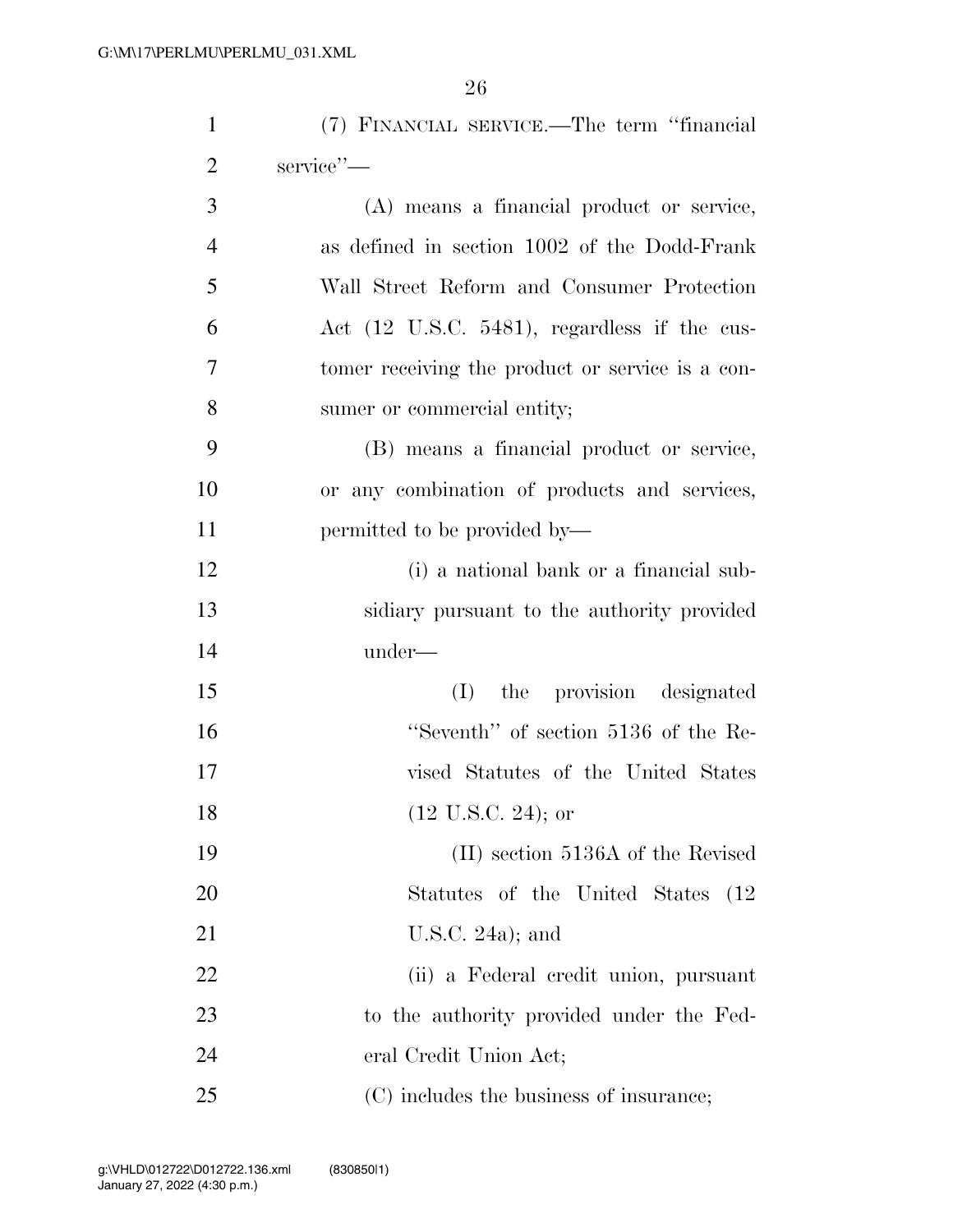(D) includes, whether performed directly or indirectly, the authorizing, processing, clearing, settling, billing, transferring for deposit, trans- mitting, delivering, instructing to be delivered, reconciling, collecting, or otherwise effectuating or facilitating of payments or funds, where such payments or funds are made or transferred by any means, including by the use of credit cards, debit cards, other payment cards, or other ac- cess devices, accounts, original or substitute checks, or electronic funds transfers;

 (E) includes acting as a money transmit- ting business which directly or indirectly makes use of a depository institution in connection with effectuating or facilitating a payment for a cannabis-related legitimate business or service provider in compliance with section 5330 of 18 title 31, United States Code, and any applicable State law; and

 (F) includes acting as an armored car service for processing and depositing with a de- pository institution or a Federal reserve bank with respect to any monetary instruments (as defined under section 1956(c)(5) of title 18, United States Code.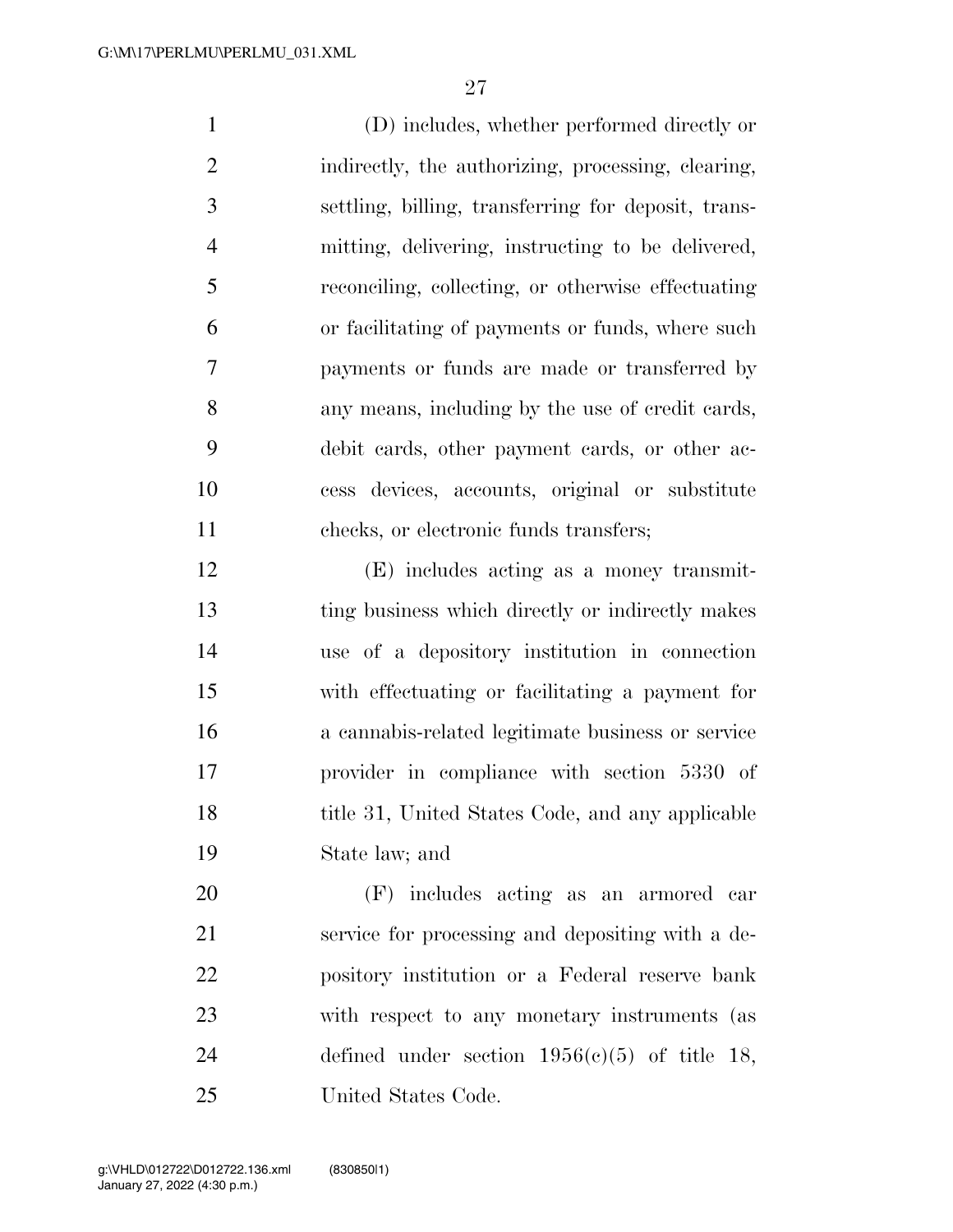| $\mathbf{1}$   | (8) INDIAN COUNTRY.—The term "Indian coun-           |
|----------------|------------------------------------------------------|
| $\overline{2}$ | try" has the meaning given that term in section      |
| 3              | 1151 of title 18.                                    |
| $\overline{4}$ | $(9)$ INDIAN TRIBE.—The term "Indian Tribe"          |
| 5              | has the meaning given that term in section 102 of    |
| 6              | the Federally Recognized Indian Tribe List Act of    |
| $\tau$         | 1994 (25 U.S.C. 479a).                               |
| 8              | $(10)$ INSURER.—The term "insurer" has the           |
| 9              | meaning given that term under section $313(r)$ of    |
| 10             | title 31, United States Code.                        |
| 11             | (11) MANUFACTURER.—The term "manufac-                |
| 12             | turer" means a person who manufactures, com-         |
| 13             | pounds, converts, processes, prepares, or packages   |
| 14             | cannabis or cannabis products.                       |
| 15             | (12) PRODUCER.—The term "producer" means             |
| 16             | a person who plants, cultivates, harvests, or in any |
| 17             | way facilitates the natural growth of cannabis.      |
| 18             | (13) SERVICE PROVIDER.—The term "service             |
| 19             | provider"-                                           |
| 20             | (A) means a business, organization, or               |
| 21             | other person that—                                   |
| 22             | (i) sells goods or services to a can-                |
| 23             | nabis-related legitimate business; or                |
| 24             | (ii) provides any business services, in-             |
| 25             | cluding the sale or lease of real or any             |